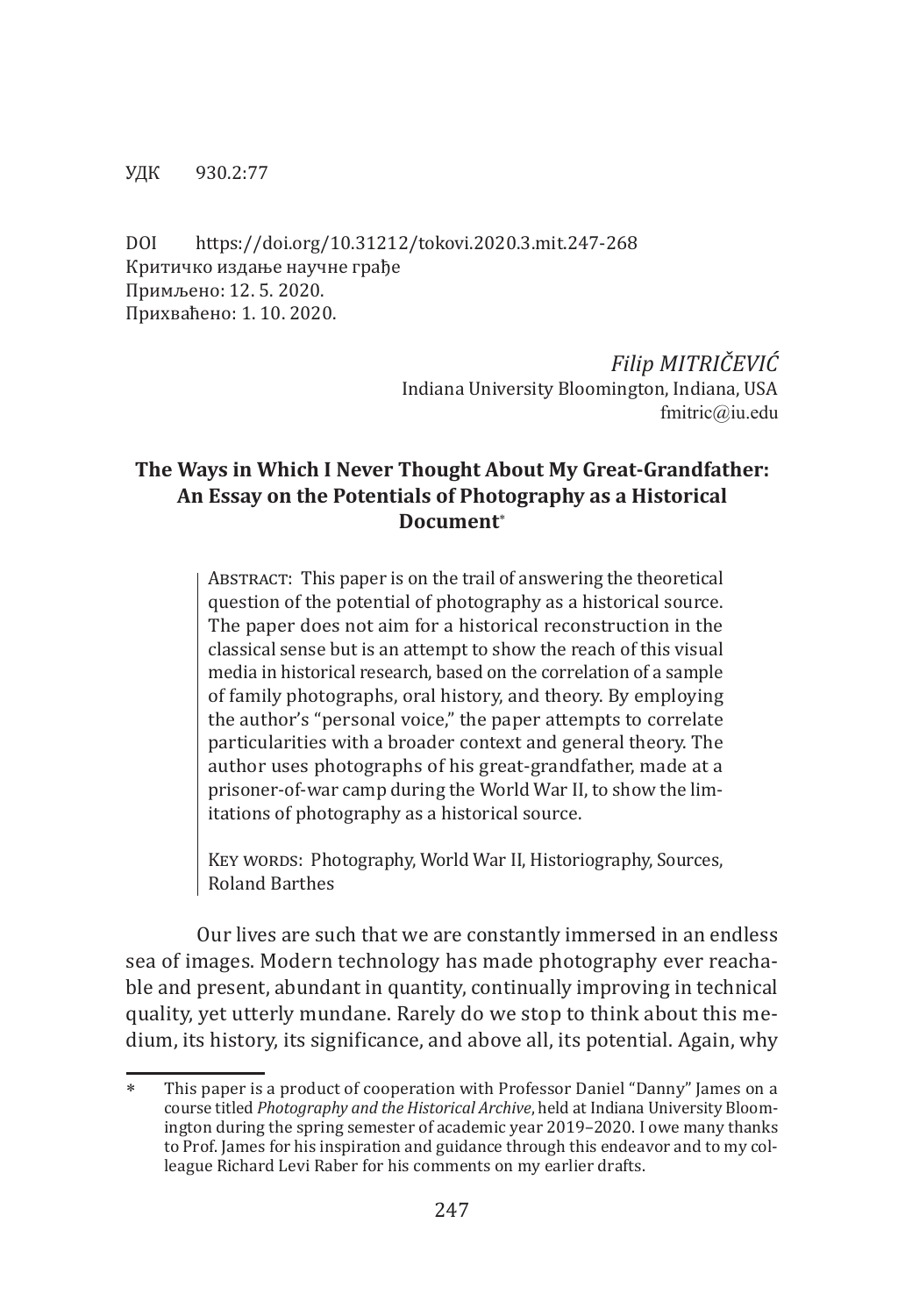would most of us ever think about something that ceased to be a novelty a long time ago?<sup>1</sup> Even we, historians, rarely think of the infinite promiscuity of the photo and its elusive nature; to us, it is more often an illustration, or sometimes a mute piece of evidence – a two-dimensional record that we accept as-is and take for granted.<sup>2</sup> Julia Adeney Thomas is right in saying that photographs flirt with us.<sup>3</sup> They flirt with our imagination, our understanding of the world, space, and time, our emotions. And as often happens, some nuances of that flirtatiousness evade our senses for a long time. Rarely do we ask specific questions about photography, and even rarer do we think about it in particular ways. Then, we may end up taking a graduate seminar that deals with the nature of photography as a medium and its relationship to history – and it makes us reconsider.

In my possession I hold a series of photographs of a man with a receding hairline, in a military uniform, often surrounded by other soldiers, and often in front of some brick buildings. I was told early in life that he was my great-grandfather. I never met him, or rather, I do not remember him because he died a year after my birth. However, my connection to this man is not only familial but somewhat emotional. My mom always perpetuated the bond by telling me that I resembled him physically more than anyone else, him being 6 foot four and wearing size 12 boots (I am 2" behind, and a full size down). A member of the Royal Guard in the Army of the Kingdom of Yugoslavia, taken prisoner in 1941 by the Wehrmacht, he was transported to a labor camp near Cologne from where he returned home in 1945. If he had not, I would not have heard this story from my grandfather, who was born in 1946. The photographs he sent to my great-grandmother during the war would never provide for the "duality" of my relationship to this past, as defined by Thomas – "a relationship that is both visceral and discursive, both instinctual and interpretive,

<sup>1</sup> In that context, it is highly illustrative how Walter Benjamin saw the development of photography until 1931. Cf. Walter Benjamin, *A Short History of Photography*, (Oxford: Oxford University Press, 2011).

<sup>2</sup> An exception is a book by Georges Didi-Huberman, a voluminous study of the four only known photographs made in Auschwitz during the Second World War. Cf. Georges Didi-Huberman, *Images in Spite of All. Four Photographs from Auschwitz*, (Chicago: Chicago University Press, 2008).

<sup>3</sup> Julia Adeney Thomas, "The Evidence of Sight," *History and Theory, Theme Issue* 48 (December 2009), 151–168.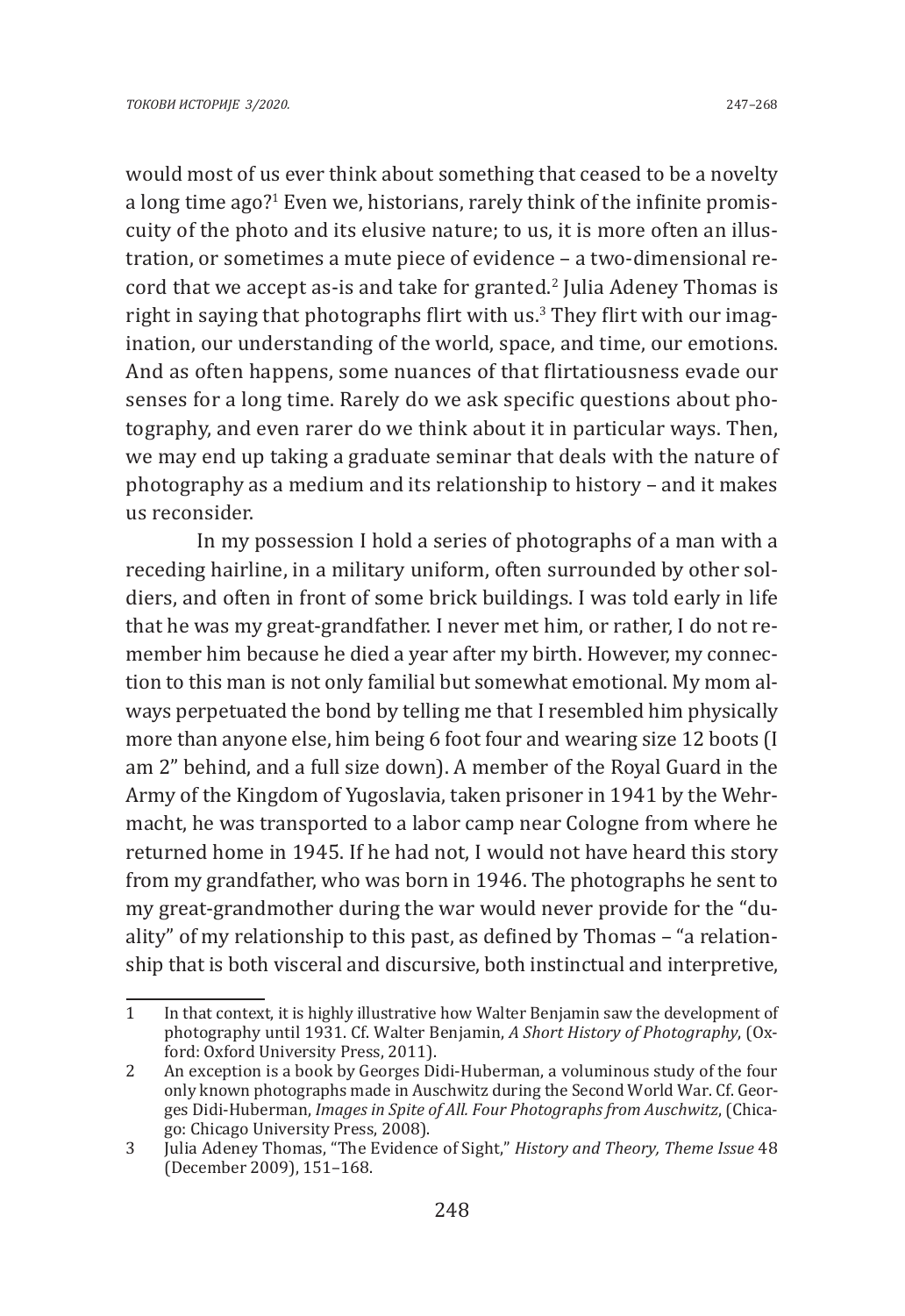both voluptuous and analytical."<sup>4</sup> There would be no me to ask the questions. We can say that the emotion there is implied.

Having said all that, a question emerges: What are the limits of my "recognition" of the photographs of my great-grandfather? The inherent "likeness" which I am supposed to observe and acknowledge – especially according to my mother – is left unsatisfied as I never met the man, nor was he a part of my lived experience. Although I cannot escape the obvious connection and even though my present is supposed to intersect with this piece of the past, to me, it is a "shard." For my mother and grandfather, these pictures represent an object of "recognition" and "likeness," relying on "the non-discursive perception of similarity and differences." Still, for me, they constitute a site of "excavation" for artifacts with which I am to establish "the network of connotations, practices, and relations of power – in short, the entire discursive system – through which it emerged as an object."<sup>5</sup>

In a Barthesian sense, for me my great-grandfather falls under History (with a capital H), as the great French thinker asked: "Is History not simply that time when we were not born?"6 Mourning the death of his mother, Roland Barthes was trying to reconstruct his memory of her based on an old photograph. Coming to grips with a representation of his mother that falls outside of his memory, Barthes defined the distance as such:

> "Thus the life of someone whose existence has somewhat preceded our own encloses in its particularity the very tension of History, its divisions. History is hysterical: it is constituted only if we consider it, only if we look at it – and in order to look at it, we must be excluded from it. As a living soul, I am the very contrary of History, I am what belies it, destroys it for the sake of my own history (impossible for me to believe in 'witnesses'; impossible, at least, to be one; Michelet was able to write virtually noth-

<sup>4</sup> Thomas, "The Evidence of Sight", 151.<br>5 The term "recognition" is defined withi

The term "recognition" is defined within the associations of an observer which a particular image evokes, based on lived experiences. Opposite to "recognition" is "excavation," a term that outlines the process in which observer is facing associations which go beyond his lived experience and are susceptible to critical analysis. The "likeness" presents every resemblance which aligns with the observer's memory, while a "shard" is defined within the scope of artefacts and associations which fall outside of one's own experience. Thomas, "The Evidence of Sight", 153, passim.

<sup>6</sup> Roland Barthes, *Camera Lucida. Reflections on Photography*, (New York: Hill and Wang, 2010), 64.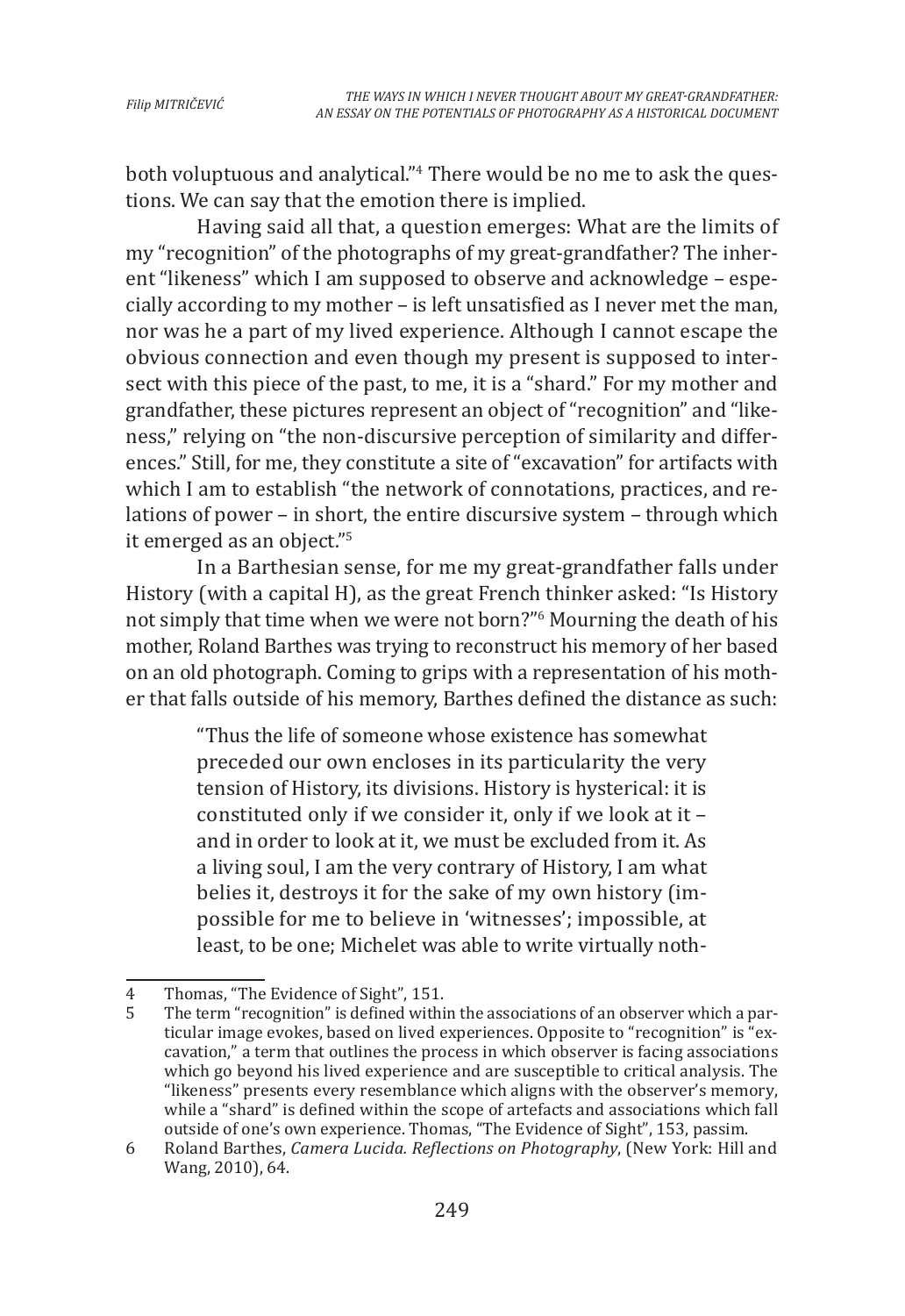ing about his own time). That is what the time when my mother was alive before me is – History (moreover, it is the period which interests me most, historically)."<sup>7</sup>

Though these photographs – and my existence for that matter – are proof that this man, Živan Vuković, really existed, the "reader" of these images (again, me) has fallen into the abyss of discontinuity which John Berger discusses in *Another Way of Telling*. 8 These photographs represent a moment captured in the past, distant and disconnected from my present, whose ambiguity is now an object of analysis. As Liz Wells suggests, based on Mary Price's theory, "There is no single meaning for a photograph, but rather an emergent meaning, within which the subject-matter of the image is but one element."9 "The focus," she further stipulates, "is upon the clues which together constitute a text ready for reading and interpretation."<sup>10</sup>

The text which Liz Wells is referring to is both literal and metaphoric. Correct in that photographs have no language of their own as they are "produced instantaneously by the reflection of light," John Berger is also right in that photos beg for interpretation. Another way of saying that photographs sometimes come with words, but they always necessitate some sort of text for a closer examination – "The photograph, irrefutable as evidence but weak in meaning, is given a meaning by the words."<sup>11</sup> In that sense, my search is blessed with the letters and fragments of the oral history that came with the photos, providing some context and lessening the ambiguities.<sup>12</sup> However, many questions remain, mostly questions that I would ask as Filip the historian, not the great-grandson: Who is this prisoner of war? What is the greater history of all of those like him?

<sup>7</sup> Barthes, *Camera Lucida*, 65.

<sup>8</sup> Cf. John Berger, Jean Mohr, *Another Way of Telling*, (New York: Pantheon, 1982).

<sup>9</sup> Liz Wells, *Photography: A Critical Introduction*, (London: Psychology Press, 2004), 28.

<sup>10</sup> Wells, *Photography*, 29.

<sup>11</sup> Berger, *Another Way*, 92.

Discussing the relationship of the social documentary with "the symbolic environment", John Louis Lucaites came to one general conclusion applicable here: "The relationship between 'word' and 'image' has always been central to the rhetorical power of any historical remembrance, but in the 1930s that relationship took on a special significance as still photography emerged as a primary medium of public and political discourse, giving visual and apparently concrete presence to those images that in verbal discourse were 'nameless' and 'unreasoning'." John Louis Lucaites, "Visualizing 'The People': Individualism vs. Collectivism in *Let Us Now Praise Famous Men*," *The Quarterly Journal of Speech* 83/3 (August 1997), 271.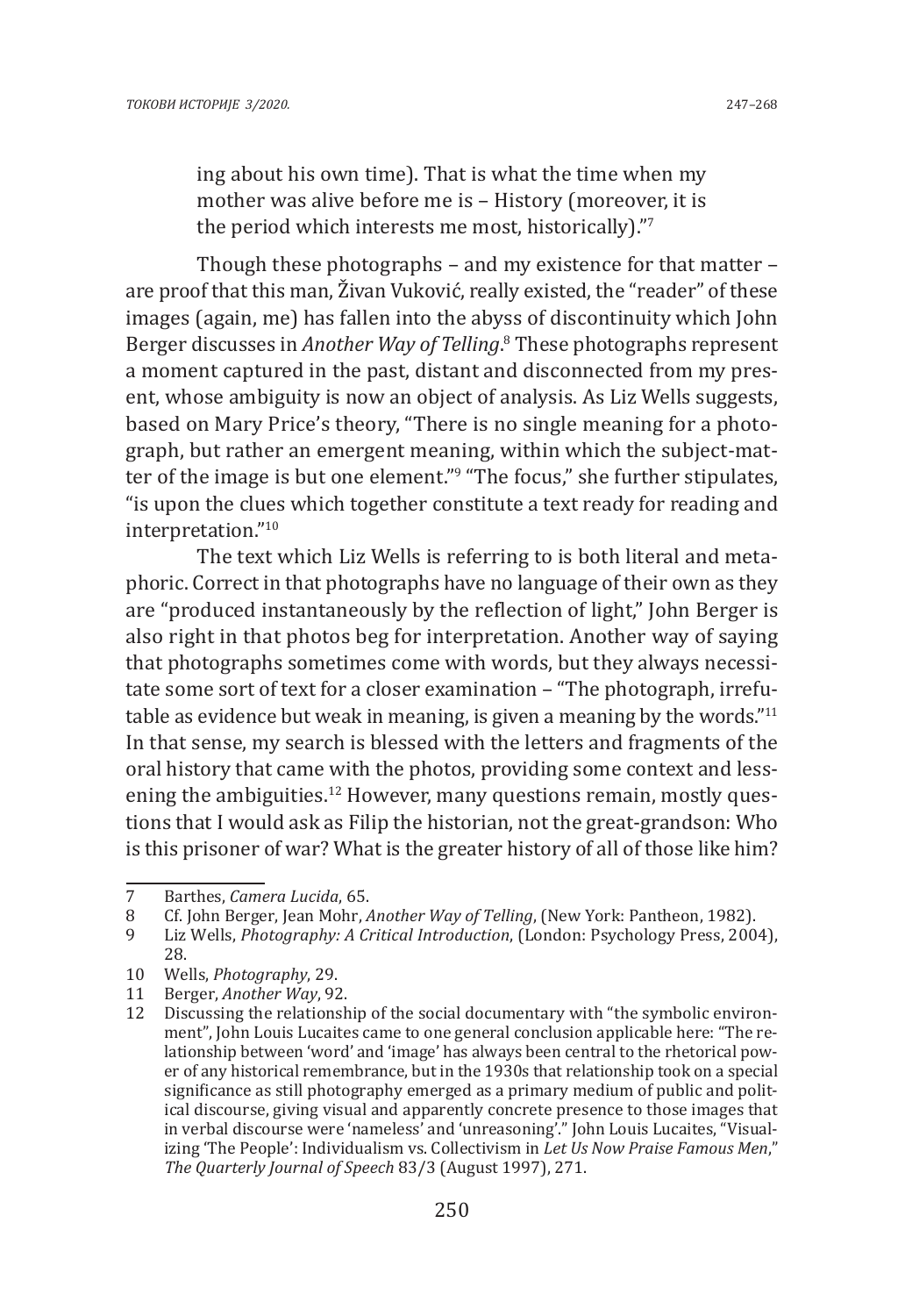And yet, what is his microhistory? Why do these photographs even exist, why were they made? What can we learn from them?

The things I definitely know about Živan Vuković, my maternal great-grandfather, can be summarized easily in a few sentences. He was born in 1911 in a small village called Szatrinca/Šatrinci, in what was then the southern borderland of Austria-Hungary. A member of the Royal Guard of the Kingdom of Yugoslavia at the outbreak of World War II, he was taken prisoner in April of 1941 and deported to Germany, where he spent time interned in a POW camp, Stalag 6G, and working for a local family. After the war, he came back to his wife and three children, to what was then the Democratic Federative Yugoslavia. According to family stories, he had not encountered any problems with the new socialist authorities. He went back to farming on what was now the state proclaimed "maximum" of land (how it was widely referred to) and continued a relatively peaceful life until he died in 1991. In 1946 he had his youngest son, his fourth and last child, my grandfather Borko. In the house that he eventually left to this youngest son, in the bottom drawer of a wooden cabinet, there was a set of photos of my great-grandfather that had been lying there for decades on top of a pile of family photos that were never in an album, along with some letters, a metal spoon of gigantic proportions, and a porcelain bowl with a swastika on the bottom side. The spoon he used in the camp. The bowl was a "souvenir," now "kept safe" by my grandfather out of fear that the universally recognized symbol could be misconstrued somehow by others or be sold "to some evil people on the internet who like these things. In case of hard times, if we need some money." The photos and the letters had been sent from the camp to my great-grandmother. However, one letter with two photos was sent to Živan in 1953 by a woman from Germany, but we will come to that later.

Thinking about these photos and their place in history, as well as this one man's place in history, we cannot but wonder about the relationship between Živan, the soldier, and a global war that was (and was not) happening around him. Why was it not? Well, the photos are not of the war or even of its active participants. However, these photographs depict one particular kind of war experience and are also very reflective of some of its characteristics. Trying to decipher the potential of a photograph as a historical document, Kevin Coleman argues in his book *A Camera in the Garden of Eden* that the separation of the subject represented in the photo and the structures, ideologies, or discourses revolving around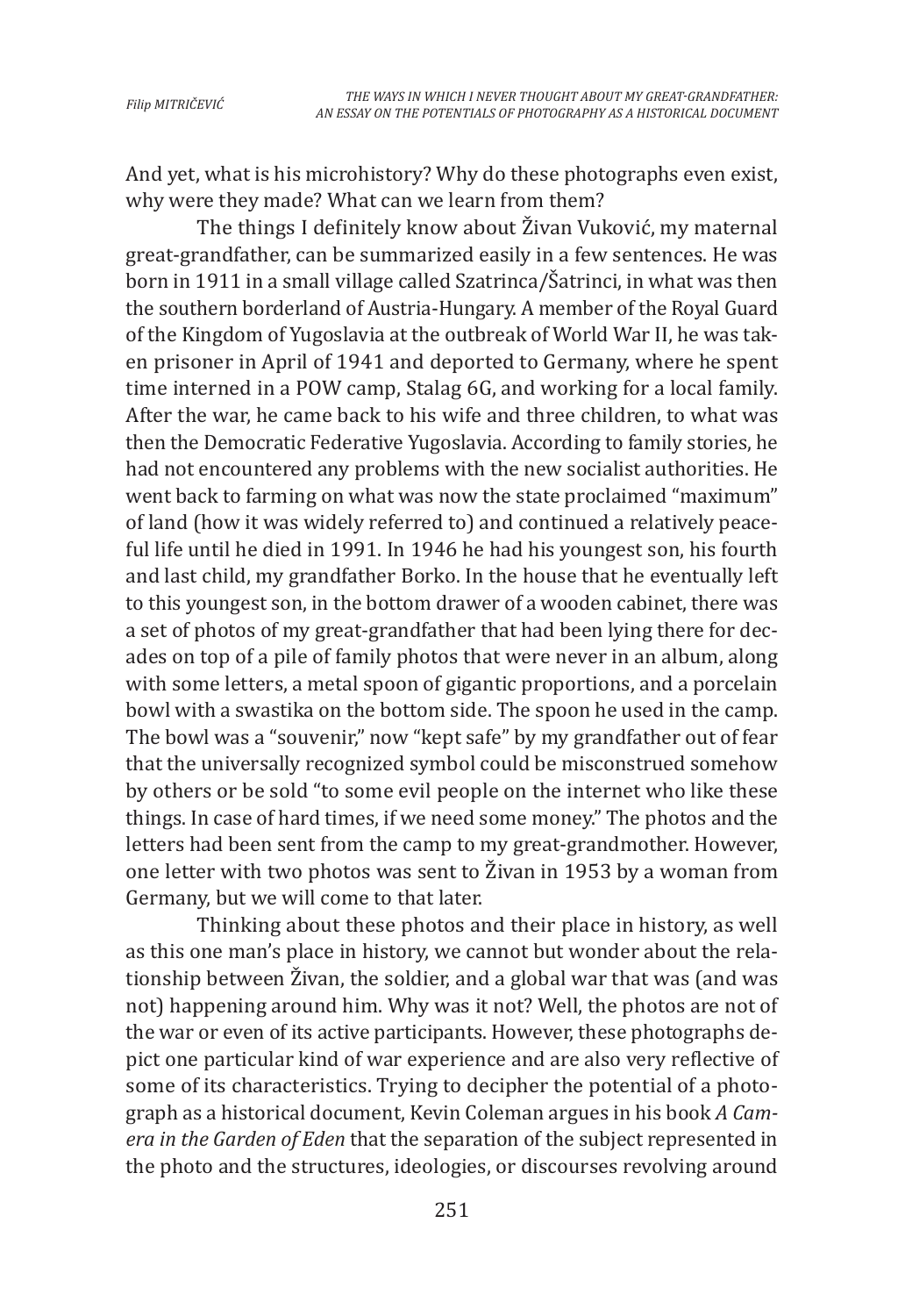that subject, is not possible.13 To Coleman, the subject is inseparably tied to the "historical and place-specific formations," to which he assigns capitalist production, gender, nationalism, or religion, among others. "Rather," Coleman posits, "I maintain that the photo always indexes a subject in her place or in the place that she pretends to be. Hence if a photo happens to index a subject in itself, it is always also marking the split between the subject-in-becoming and the society, norms, ideals, and material culture in which that subject finds herself."<sup>14</sup> In other words, the photo captures not only a person but also the place and the circumstances in which that person is found. The main difficulty is how to interpret these circumstances. Drawing from Ariella Azoulay's work, Coleman provided a diagram that represents the distinction of the two moments labeled as "the event of photography" and "the photographic event." The photographic event represents the sliver of time when a given photo was taken, as opposed to a broader slice of the time axis, the event of photography, which encompasses all of "the circumstances that led to the creation of a given photograph and all of the possible encounters with that image after it was made." Following the potential developments of the jotted line of the future on the time axis, Coleman asserts that the event of photography stays "always unfinished and open to reengagement."15 For the subject of my photos, the event of photography is not only the global conflict engulfing the whole of humanity for six gruesome years but also the time from it to now. The photographic event is the unknown time spent in a German prisoner-of-war camp. The jotted line of the future represents all the ensuing interactions and interpretations of the photos.

Figure 1 presents a man wearing a military uniform standing in front of a brick building with two wooden doors. For someone with extensive knowledge of interwar and World War II military history, interested in Yugoslav history as well, the uniform could look like one belonging to a member of the Kingdom of Yugoslavia army corps. The man assumed a semi-relaxed position, his balance on the right leg, while his left foot is sticking out of the center of balance – showing us the profile of his dark, army-style boot. He is not wearing a cap, so his very short and dark hair

<sup>13</sup> Cf. Kevin Coleman, *A Camera in the Garden of Eden: The Self-Forging of a Banana Republic*, (Austin: University of Texas Press, 2016).

<sup>14</sup> Coleman, *A Camera in the Garden of Eden*, 27.

<sup>15</sup> *Ibid*. Cf. Ariella Azoulay, *The Civil Contract of Photography*, (New York: Zone Books, 2008); Ariella Azoulay, *Civil Imagination: A Political Ontology of Photography*, (London – New York: Verso, 2011).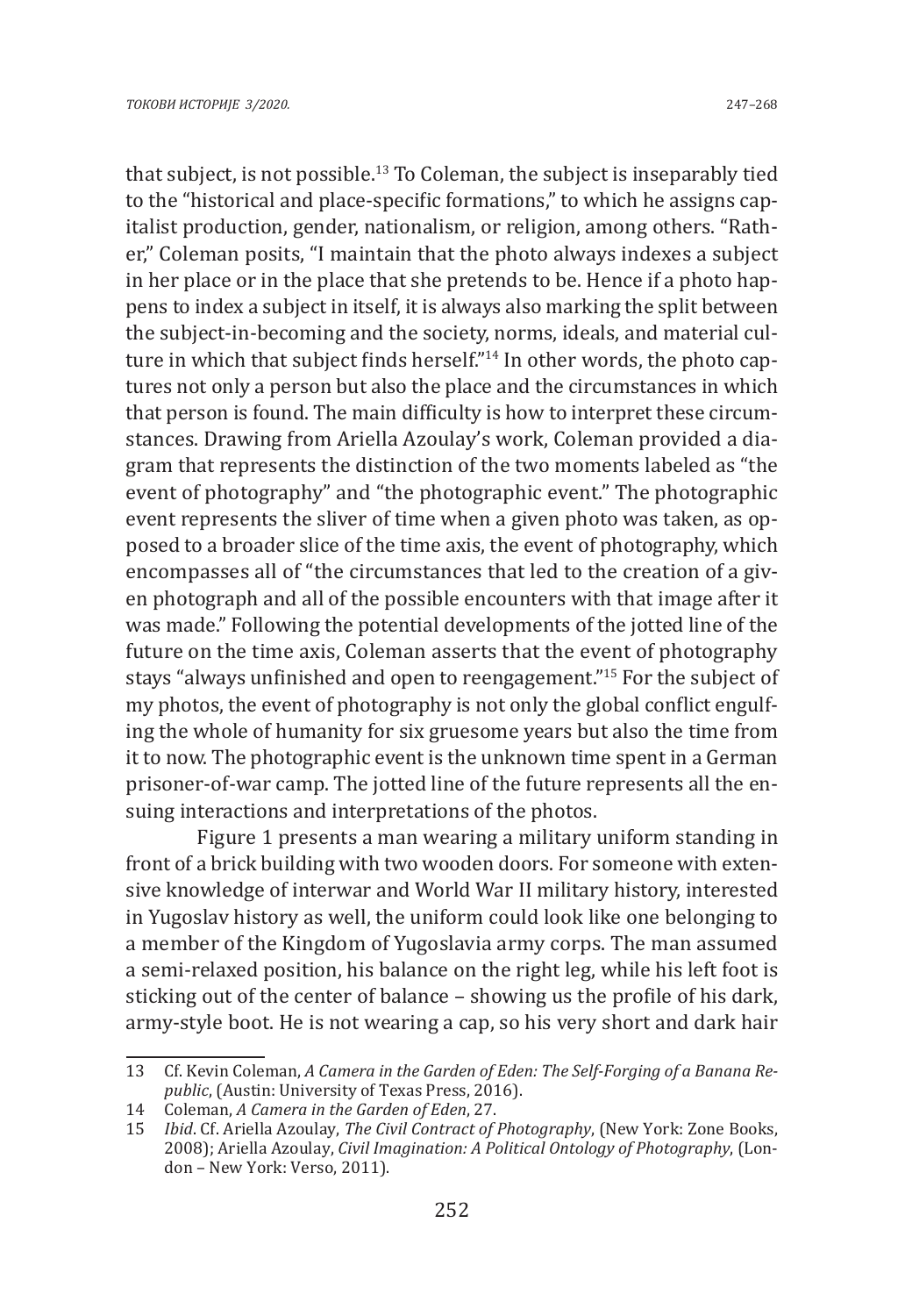reveals a receding hairline. From the shadow of his nose, a mustache appears just slightly. While his right arm is dangling freely next to his body, the left one is twisted in the elbow and occupied with a cigarette. The building behind him does not reveal much, except that it is emanating an ominous feel; made of bricks from the bottom to the top, the only features visible are the two wooden doors with strong metal hinges and locks, one of them a two-section door. Not a lot of context, until we go to the accompanying letter, that is.

Writing in April of 1942 to his wife, Vukica, Živan Vuković states from the get-go that he is of good health and that he hopes and wishes the same for his family. While saying that he misses them a lot, he expresses hesitance about writing and sending pictures of himself before he receives a letter from home. However, because one never came, he eventually decided to write and to send the photographs, which he hopes are a good representation of his likeness, "for a long-lasting memory of me." He admits that he is not happy with how the photos turned out, but still believes the family will be able to recognize him, as he "hasn't changed much." He writes extensively about his concerns about the logistics of mailing the letters, and how long they will travel. He wishes a happy Easter to his loved ones, enquires about the family, in-laws, and neighbors, and describes a dream he had about himself being home. Yet, none of it is interesting beyond the moment in which he expresses his concern with the likeness of the image. Though we know nothing about the circumstances in which the image was taken, it matters less at this point. Whether or not this picture was made by a German guard or by somebody from the ranks of the prisoners, it represents a classic example of a "portrait." The subject's main concern is that the picture is an adequate representation of his likeness for his family to see him as they remember him, and to keep remembering him (in case he never comes back).

Figure 1 is also extraordinary in that, unlike the other photographs, it is not a collective portrait, and it is the only one where the "performative" aspect is at least slightly lessened; the photo almost resembling a spontaneous "snapshot." However, we have seen from the letter that there existed an element of self-obsession with appearance. Though the obsession comes with a function, it is still meant to represent a portrait in a classical sense. Yet, we must ask what a "portrait" actually is and what is the performative aspect of a photograph? Writing about the performative aspect of portraits due to the subjects' awareness of the photographer (granted while discussing documentarist photography), Walter Benn Mi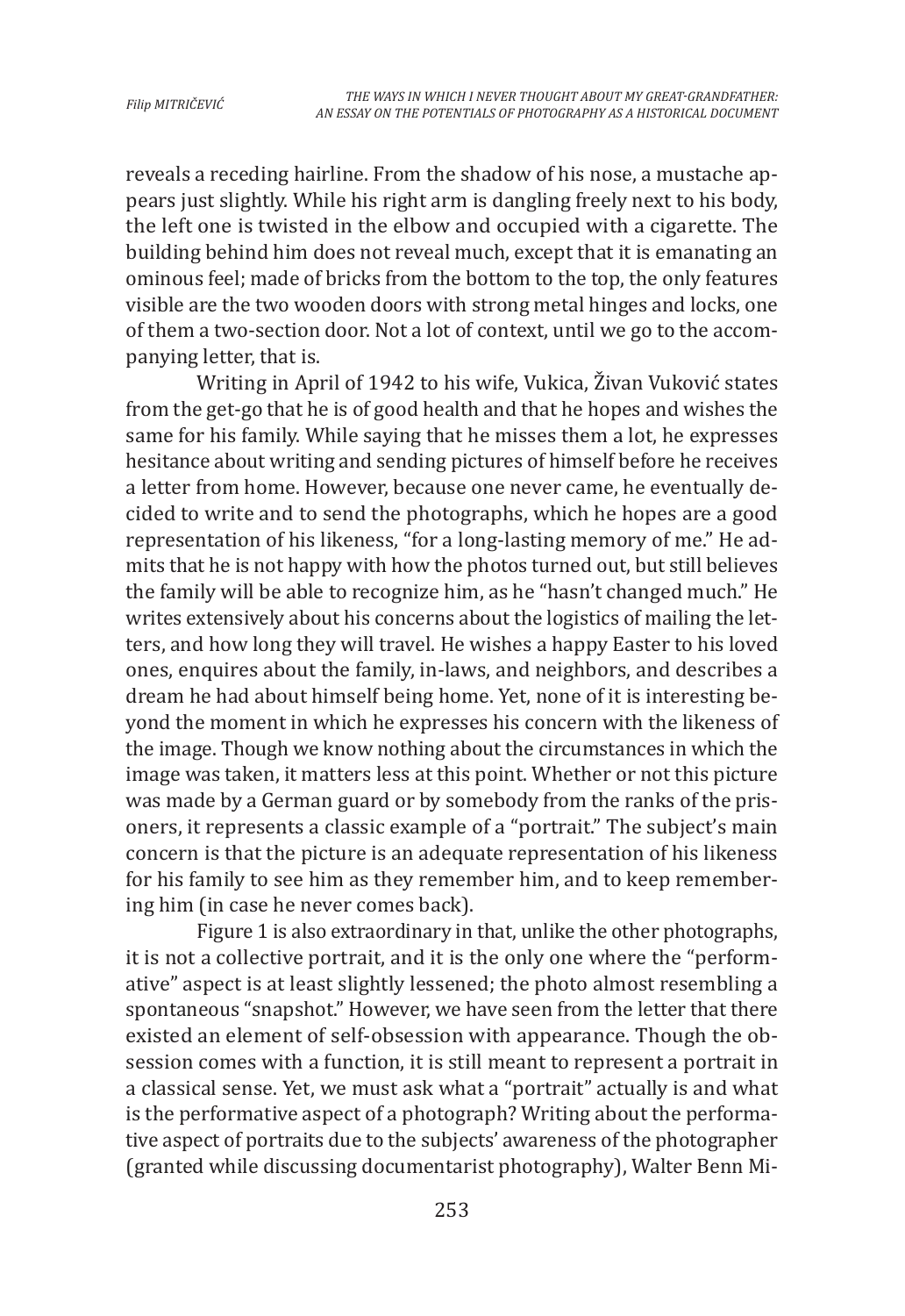chaels claims, "Because the photograph requires a subject who can perform and because the presence of the photographer can be understood in itself to elicit a kind of performance, the task of the photographer must be to overcome or neutralize that performance."16 I am employing this claim to state precisely the opposite when it comes to the next set of pictures up for analysis. Though photography, by nature, serves as a documentarist media, these particular photographs are lacking a tangible documentarist capacity and represent nothing more than a portrait.

Figures 2–4 are collective portraits. What is especially interesting is that the soldiers in them are often smiling, presenting a relaxed and happy appearance. Similarly, they are often holding some musical instruments (guitar, accordion, banjo, or flute). It would seem that the instruments in the pictures are the same (at least the guitar, banjo, and accordion), but always held by a different person. In fact, my great-grandfather is holding an accordion and a guitar in two of them. Maybe it is unsurprising that somebody would know how to play those two, but from the testimonies of my grandfather, Živan never played a musical instrument in his life. Everything about these three photos can be associated with what Roland Barthes has come to define as the photographs' *studium*. "What I feel about these photographs derives from an average affect, almost from a certain training," Barthes wrote, "I did not know a French word which might account for this kind of human interest, but I believe this word exists in Latin: it is *studium*, which doesn't mean, at least not immediately, 'study,' but application to a thing, taste for someone, a kind of general, enthusiastic commitment, of course, but without special acuity."17 Thus, we come to the definition of my interest in these photos: a committed exploration of the limits of knowledge coming from a medium, performed by a trained individual – "A kind of education," Barthes would say. But what slashes through the reading of photos in terms of the *studium* is their *punctum*.

> "The second element will break (or punctuate) the *studium*. This time it is not I who seek it out (as I invest the field of the *studium* with my sovereign consciousness), it is the element which rises from the scene, shoots out of it like an arrow, and pierces me. A Latin word exists to des-

<sup>16</sup> Walter Benn Michaels, *The Beauty of a Social Problem: Photography, Autonomy, Economy*, (Chicago: University of Chicago Press, 2015), 118.

<sup>17</sup> Barthes, *Camera Lucida*, 26.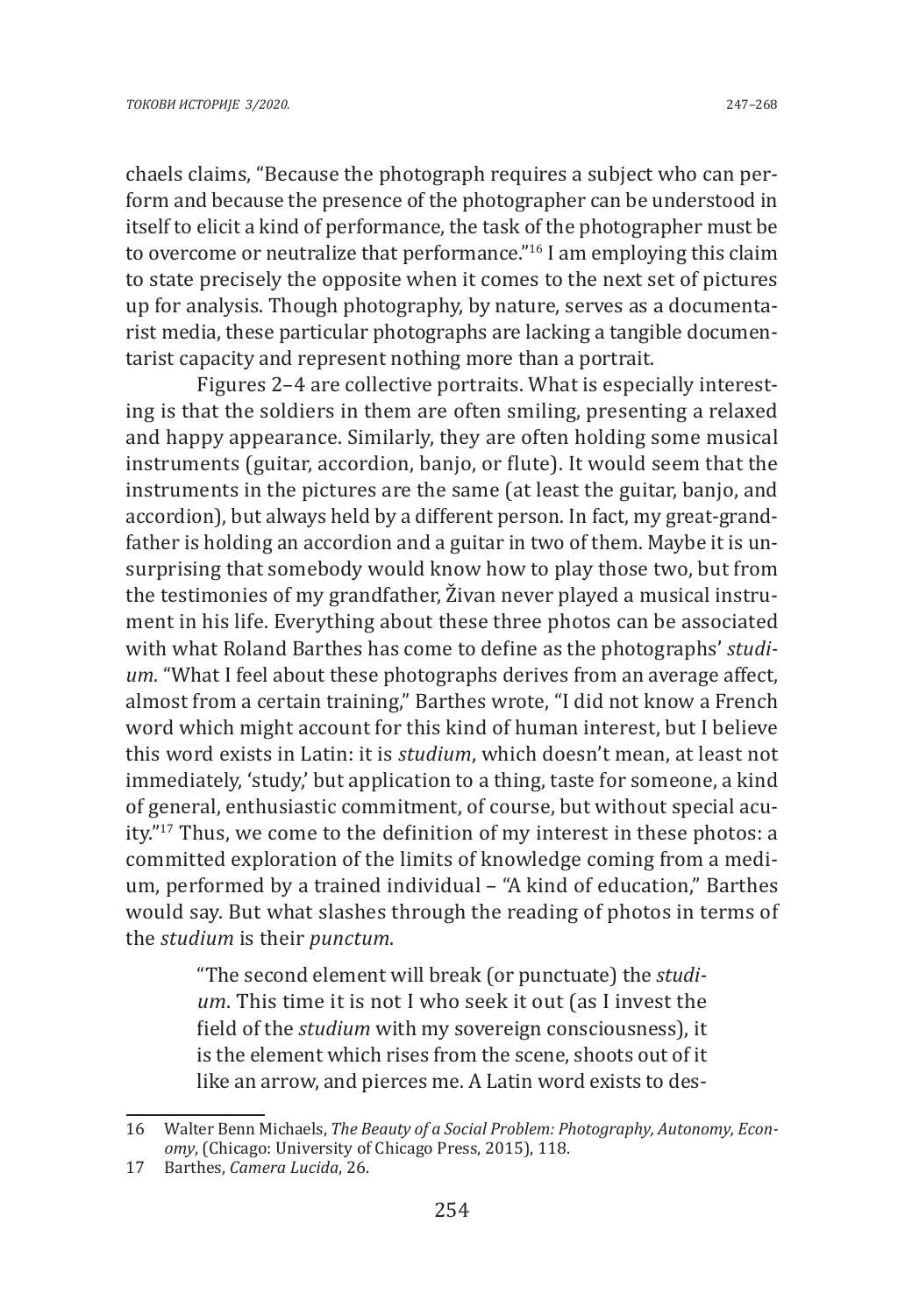ignate this wound, this prick, this mark made by a pointed instrument: the word suits me all the better in that it also refers to the notion of punctuation, and because the photographs I am speaking of are in the effect punctuated, sometimes even speckled with these sensitive points; precisely, these marks, these wounds are so many points. This second element which will disturb the *studium* I shall therefore call *punctum*; for *punctum* is also: sting, speck, cut, little hole – and also a cast of the dice. A photograph's *punctum* is that accident which pricks me (but also bruises me, is poignant to me)."<sup>18</sup>

Should we, then, conclude that the "snafu" with the musical instruments represents the *punctum* of these photographs? After all, it jumped up and bit my nose, slashing through the logic of the narrative building. Is that the elusive detail that subconsciously grabbed my attention? Yes and no. Yes, in that it is a "sting, a speck, a hole." But no in that it is not accidental. The orchestration present in these photos shows the intention of the Operator falling outside of what might be construed as the *punctum*. Therefore, the mentioned detail would remain under the umbrella of the *studium*, "which allows me to discover the Operator, to experience the intentions which establish and animate his practices, but to experience them 'in reverse,' according to my will as a Spectator".<sup>19</sup>

Unfortunately, there is no way for us to know who took these photos – if they were produced by the German authorities or by the prisoners themselves. Therefore, we cannot possibly know what the ultimate purpose of the photos was. Were they taken by the Germans to present the conditions in the camps as livable and acceptable? Or were they staged by the prisoners themselves to present the image of their well-being to their concerned families? Maybe they were taken by the prisoners who, more than anything, were concerned with their likeness and presentation, wanting, perhaps, to cherish the memories of the hardships through rose-tinted glasses. There is no way to determine this. However, what is common to all of these potential scenarios is that the representation is based on a lie. It is either voluntary or forced propaganda, a perpetuation of (self)indulgence to a particular image, and the subject's "obses-

<sup>18</sup> *Ibid.*, 26–27.

<sup>19</sup> *Ibid.*, 28.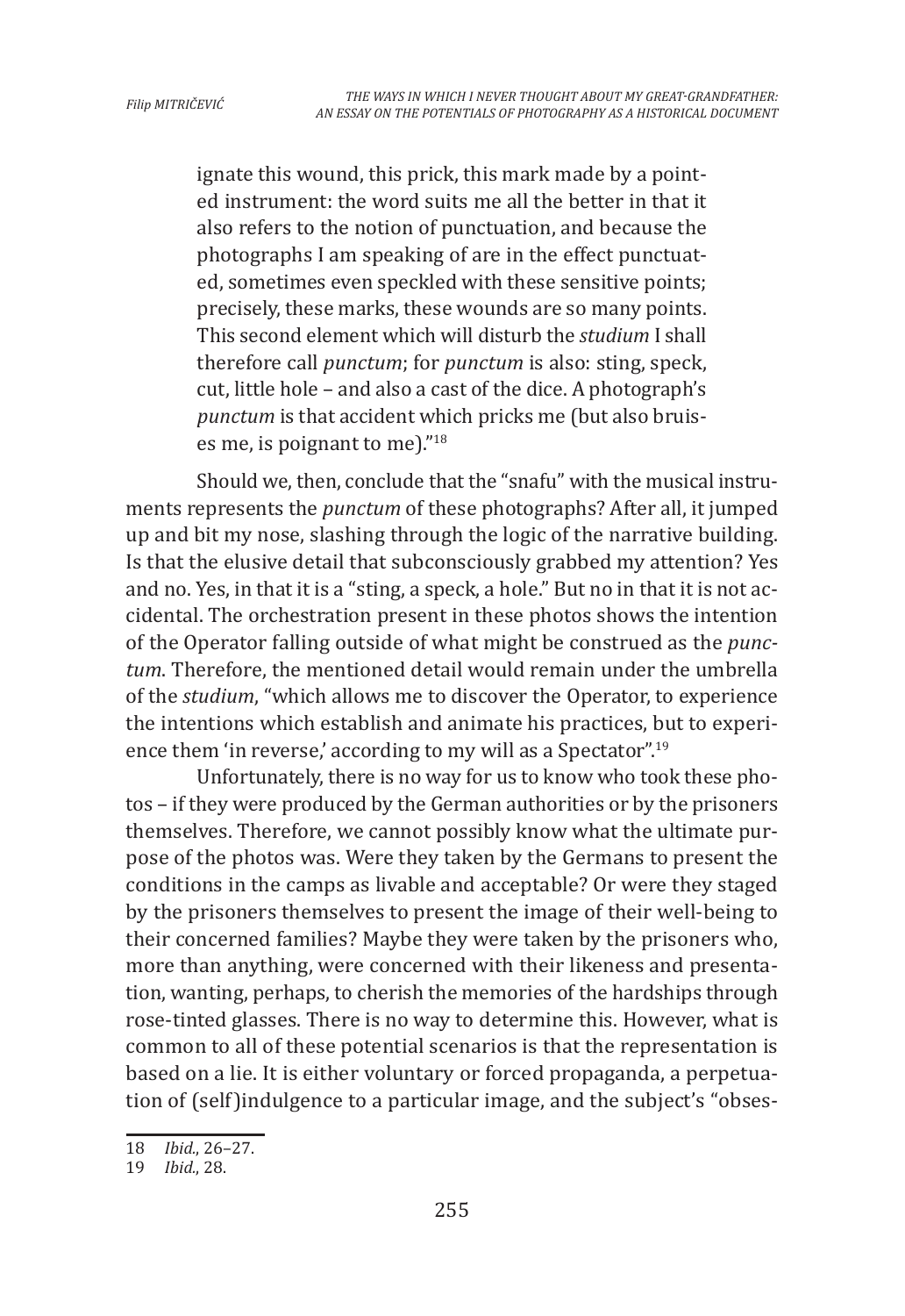sion with going down to posterity."<sup>20</sup> In that sense, they are as far as possible from the Walter Benn Michaels' definition of a documentarist photo. Though these photos are by their very nature a historical document, a potential source of historical knowledge, they are highly performative, and thus they qualify as portraits.

Whether these photos were a propagandistic tool by the Germans, a gimmick by the prisoners to mitigate the concerns of their families, or a physical artifact of the mental escape from the everyday horrors of the camp (a sort of auto-falsified memory, if you will), we can say with fair certainty that the real camp life is not represented in them. However, besides being able to say that the living conditions were probably not far from being described as deplorable, there is not much direct evidence to say what it resembled. The letters do not say much. Within my family circles, there is somewhat of a family myth – a story stemming from a story – which my great-grandfather confided after the war: that the prisoners sometimes had to resort to eating undigested corn from horse dung to survive. Obviously, there is no way of confirming this, and it remains a second-hand piece of oral family history. A possible confirmation that the described situation was plausible is the testimony of an American POW who was at Stalag 6G some two and a half years later. Just how comparable the situation was, we cannot say. Still, Private Clarence Earl Derrington Junior, born in Meridian, Mississippi, remembered his days at the camp as days when food was scarce. In an interview conducted on January 15, 2015, then 90-year-old Derrington told the interviewer that "The Germans didn't bother us. And they just didn't feed us."21 In a separate interview with the local media, Derrington said: "They would feed us a loaf of bread, and we'd have to divide it into seven different pieces. Every time you got the bread, you had to make it last until the next loaf."<sup>22</sup>

One vignette from the oral history of Clarence Earl Derrington that is interesting in the context of my great-grandfather's photographs is the story of the funeral of one of his fellow inmates. After the young

<sup>20</sup> Michaels, *The Beauty*, 114.

Video of the conversation with Clarence Earl Derrington Junior from January 15<sup>th</sup>, 2015, accessed on April 9th, 2020, http://www.americainworldwartwo.amdigital. co.uk.proxyiub.uits.iu.edu/Documents/Details/OH\_3543\_AM,

<sup>22</sup> Dustin Barnes, "Jackson man recalls POW time in WW2", *The Clarion Ledger*, June 5, 2014, accessed on April 9th, 2020, https://www.clarionledger.com/story/ news/2014/06/05/jackson-man-recalls-time-nazi-pow-camp-wwii/10048281/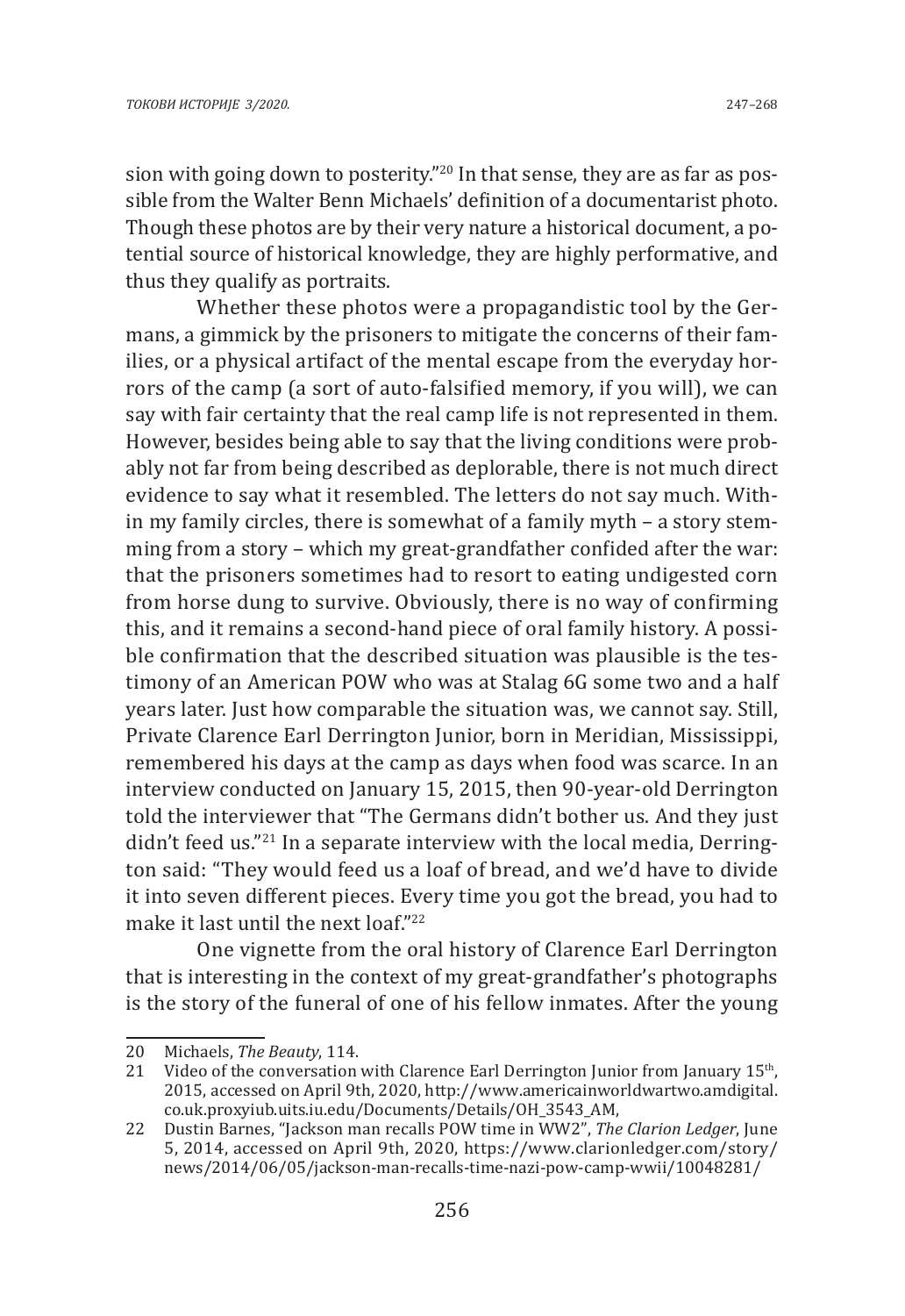soldier died, Derrington and a few other soldiers were selected by the Germans to take the body and bury it in Bonn. Going back to our collection, one of the photographs (Figure 5) is of what is obviously a funeral. In it, roughly one and a half dozen soldiers are standing around a burial mound covered with reefs and ribbons inscribed with the words "Eternal requiem – Your comrades from R.K. 415 – Last goodbye – From your folk from Neradin." The geographical determinant in the far-right piece of the ribbon is the most interesting. Neradin is a neighboring village to my great-grandfather's, today separated by maybe 8 km of a narrow asphalt road – most probably a dirt road at that time. Who is the deceased, what is his connection to my great-grandfather? Was he a friend or an acquaintance? Did they share a camaraderie based on a similar geographical background, or did their families know each other? There is no way of telling. Again, could it be that all of the soldiers in this picture came from Neradin? It is hard to imagine that 18 or 19 prisoners seen in the photo found themselves in the same POW camp in Germany, coming from a village that now has a population of 500 people. Then again, the ribbon is inscribed in plural, suggesting that there is more than one of them there. Could it have been that the photo was intended for his family in Neradin (represented by the plural on the ribbon), but never made it? We will never know. Returning to the story of Earl Derrington for a second, it is also hard to imagine that the German authorities would let so many prisoners attend a funeral outside of the camp. That is, at least, one testimony of the Germans changing practices, probably brought on by the circumstances of the war, as well as the ceiling of our potential excavation of data from this photograph.

As mentioned before, bundled alongside the photographs and the letter sent from the camp were two photographs and a letter that my great-grandfather received from Germany, years after he returned. In a letter written on December 15, 1953, a woman named Lina proclaims how glad and surprised she is that they (she and her family), finally, after many years, have heard some news about Živan and that receiving the letter brought them a lot of happiness. "We think of you often. We have a few photos of you, and every time we look at them, we cannot but think of you. We are delighted that you are with your family, taking care of them." Here is the moment where we find out that there is a parallel set of photos representing Živan Vuković, a Yugoslav prisoner of war. In this family's possession is a collection of images that represents an object of memory of a person and a time. The emotional connection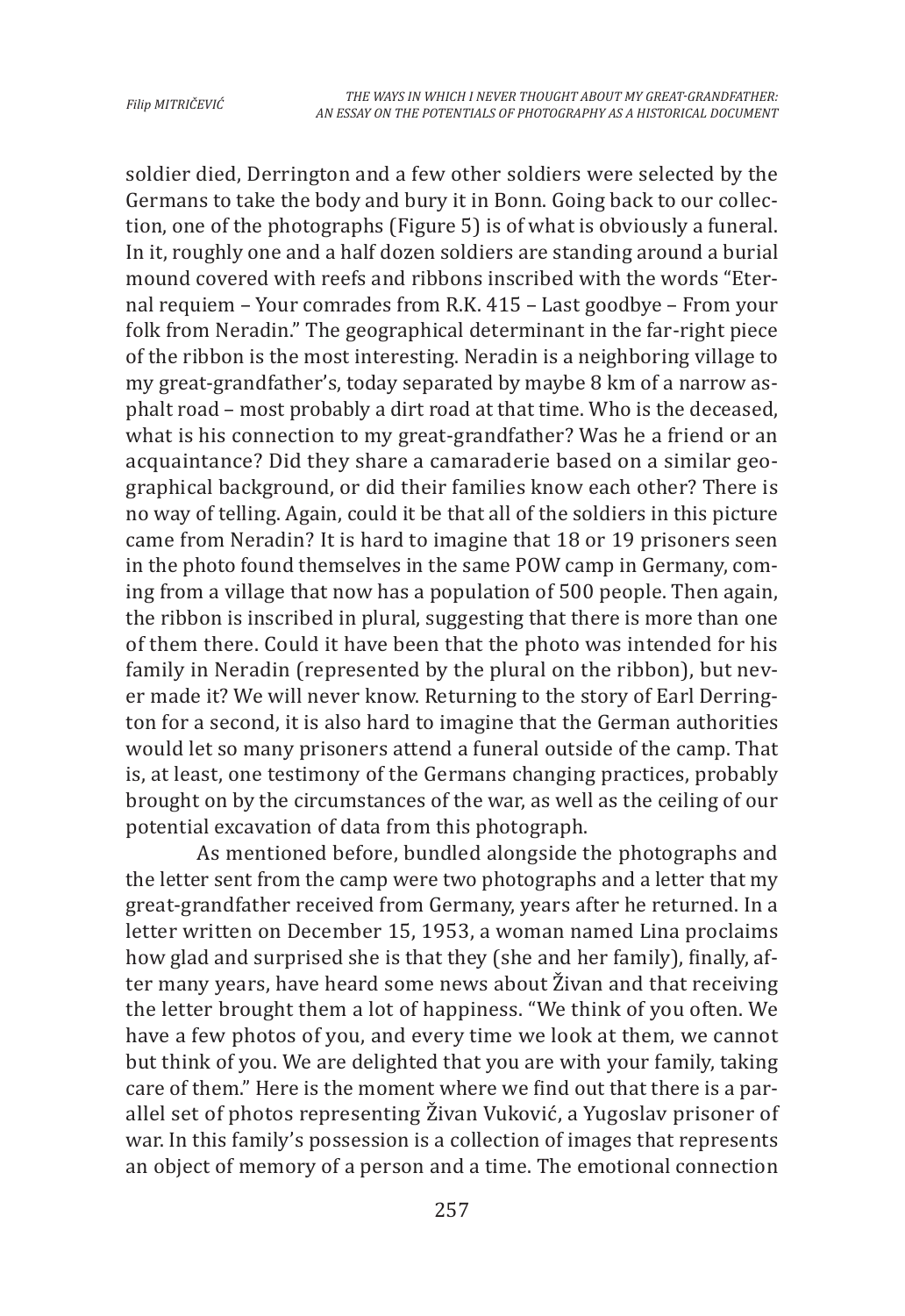they have (or she has, even though the letter is written in plural) is of fondness and a sense of nostalgia. These images are an artifact of their shared past with the same man in two sets of photographs, as well as an object to gather around. That becomes even more obvious when Lina, in her own words, tries to bridge the gap of 8 and a half years "since you've been with us." Unfortunately, she had to bring the news that her father died in 1951. Mom is doing fine. Crystof came back home as soon as the war ended (meaning that he had never met Živan but was without a doubt the subject of many stories), got married, and bought himself a tractor. He has no children. Betty (the sister?) is married with two kids, ages 4 and 2. "I am traveling every day to Cologne, to work at an office." "We wish to see you once more here."

Two photographs came with the letter. One photo (Figure 6) is of a young woman sitting on a rail fence on the coast of a lake or a sea; she is wearing sandals and a dress with puffy shoulders, and her hair is braided and pulled together at the back. She is wearing a watch on her left wrist. The other photo is of an older woman wearing a black dress, two young children standing in front of her. The kids are blonde with puffy hair, an older girl and a younger boy, not older than 4–5 and 2–3. Is that Lina in the first photo? Could the mother be in the second one, with Betty's children? The questions we can ask about these two photos are almost endless. Why is there a picture of Lina, if we assume that she, as the author of the letter is in it? Is she sending a photo of herself precisely because she is doing the writing? It is not hard to imagine that the responsibility fell to her because, well, there was no one else: the father had died, mother could have been too old, or illiterate; Crystof and Betty had left the family home, and Lina was the only one left, she was not married. Were these the only photos of her family that she had lying at hand?

My grandfather always likes to say that he has no doubts about his father "sowing his wild oats" around Germany and that he, for sure, has brothers and sisters there. It was not uncommon for POWs to establish romantic relationships with local females, even though it implied significant legal repercussions for the women.<sup>23</sup> Can we observe a hint of romance between my great-grandfather and Lina? Would that be too much conjecture, or is it a plausible scenario? Živan could have been 31 at the

<sup>23</sup> Raffael Scheck, "Collaboration of the Heart: The Forbidden Love Affairs of French Prisoners of War and German Women in Nazi Germany", *The Journal of Modern History* 90 (June 2018), 351–382.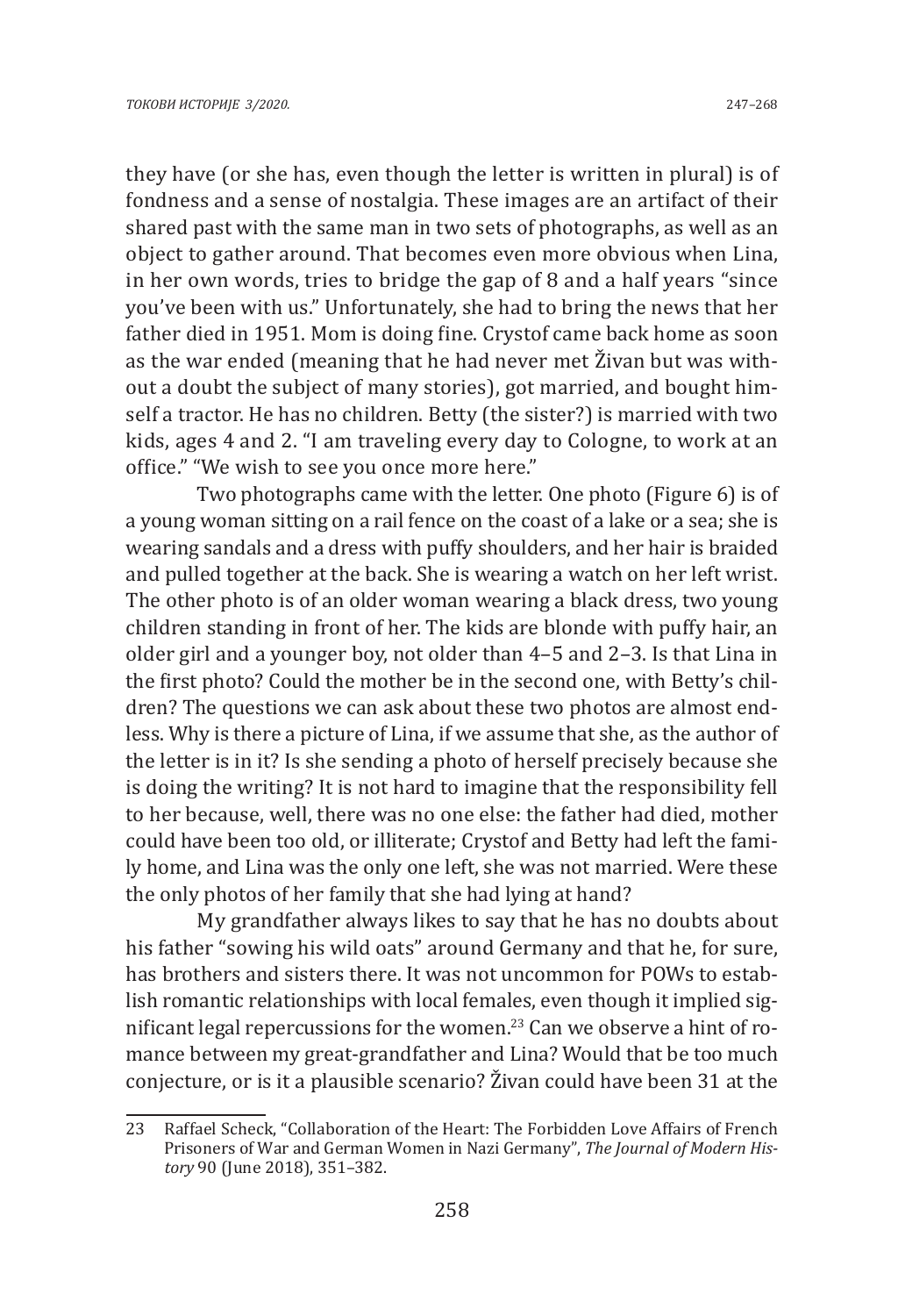youngest when he came to their family. If we take the photo that came with the letter in 1953 as a recent representation of Lina, she could not have been more than a teenager during the war. Her father was alive. How plausible would a romantic connection between a young German girl and a Slavic prisoner and forced laborer be? Was she infatuated with him, or did she see in him a brotherly figure – a substitute for Crystof who had gone off to fight? Was she just remembering with fondness this man who had spent a lot of time with the family, and it was, by chance, up to her to respond to his letter? Despite my grandfather's wishes and dreams, there is no way of knowing.

What can we, ultimately, conclude about the potential of photos as historical sources? More than the great-grandfather's place in my life, these photos are shards of the history they pertain to, what Daniel James and Mirta Lobato refer to as a "permanent tension between universal metanarratives and the particular: the fragmentary, momentary, and fleeting experience that they also register."<sup>24</sup> Even in their documentarist capacity, they are limited. Usually, photographs invoke more questions than they actually answer. Therefore, it would not be harsh to say that, at best, photographs occupy the liminal space between knowledge and the lack of it. Our example was quite illustrative of that judgment. By saying that, we are not (and we could not be) taking away the incredible capacity of the photo to capture an instance, sometimes crucial for factual confirmation. However, reducing history to a series of photo-finishes is not only speculative and conjectural in nature, but potentially dangerous. One needs only to glance at Facebook or Instagram to see just how much. As much as our time seems like a "Question everything" time, it is more often a "Question nothing" moment in history. John Berger's questions on the deficiencies of the contextual aspect of the photos that come to mind, I feel are best summarized by James and Lobato:

> "For an analyst like John Berger, who has puzzled over the issue of photos and narrative more than most, the photograph represents a particular instant that is captured in a decontextualized way. The very act of taking a photo implies discontinuity and rupture – the removal of a momentary fragment from the continuum of time. This decon-

<sup>24</sup> Daniel James, Mirta Zaida Lobato, "'Family Photos, Oral Narratives, and Identity Formation: The Ukrainians of Berisso", *Hispanic American Historical Review* 84, (February 2004), 16.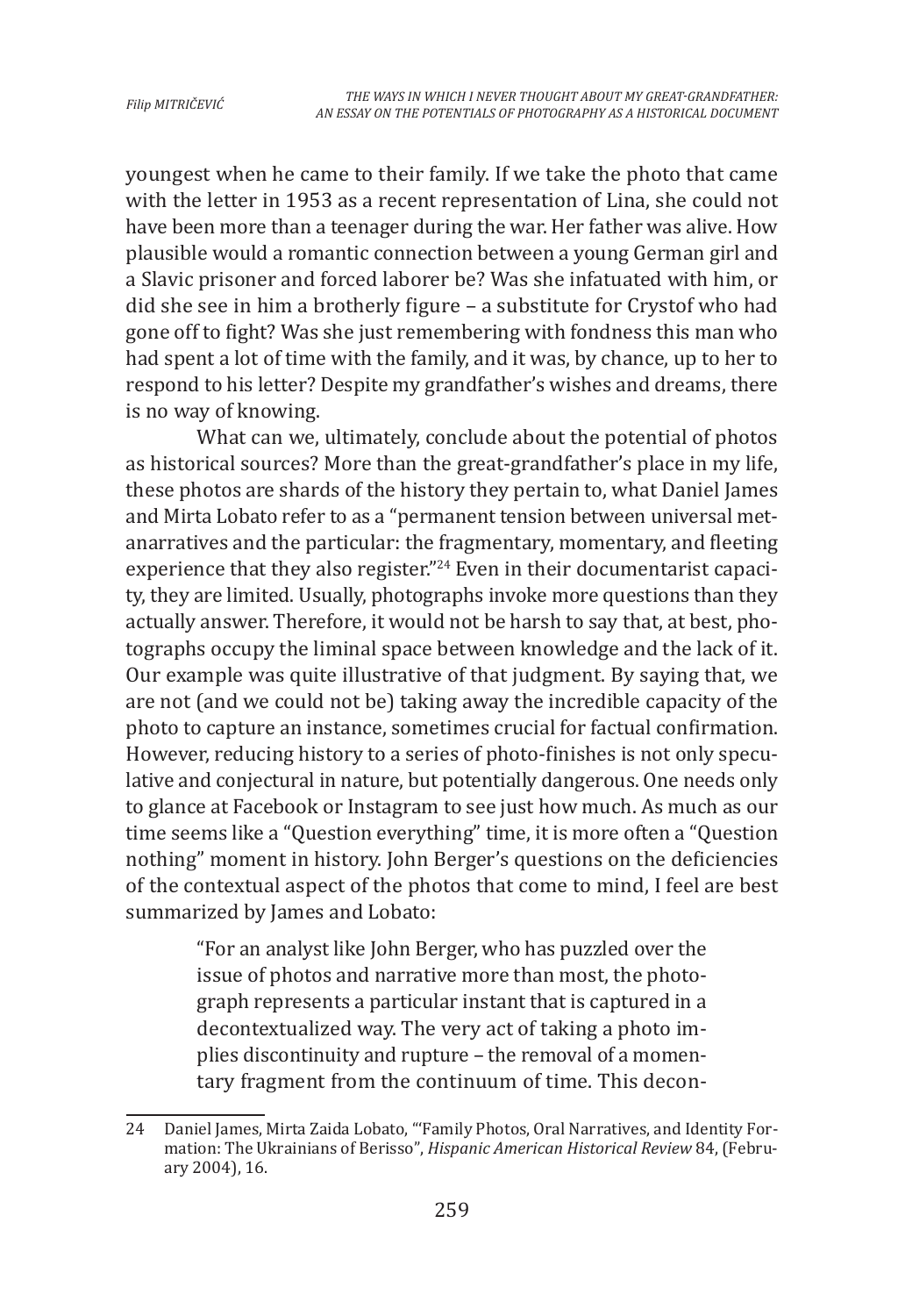textualization compromises the narrative capacity of the photo. For Berger, '[I]t is a vision of the world that refuses interconnection, continuity, but which confers on each moment a mysterious character.' From this perspective, the photograph (especially the photo in the public realm) cannot narrate or (unlike memory) conserve within itself any wider signification. Berger argues that photography's fundamental lack of context creates an inevitable ambiguity that no amount of detailed analysis can dispel."<sup>25</sup>

Even as an invoker of memory, we have also seen the limits of photography. The border is drawn at the last generation with an actual memory of the photograph's subject. This border is where the "recognition" ends, and the "excavation" begins. The photographs that we have seen belong to my family's history, as they belong to the history of one of its members. The inherent likeness that I am supposed to observe is simply not there. Dumped in a drawer of a wooden cabinet with hundreds of other photos, they fall outside of the family photo album as defined by James and Lobato. Not only by belonging to a physically bound collection but to a logical system determined by the quantitative and qualitative aspect of the one who is making the selection. To an extent, we could say that, even within the pile of unrelated photos, these constitute a logical whole and, therefore, stand out as a phenomenological album. However, that mental album is highly susceptible to my intervention as a viewer; I can influence the narrative, at least in making it closer to me. Thus, I add an epilogue to the logical whole. Simply by adding one more photo – the only one not made in Germany – I am significantly enlarging the emotional capacity of the whole narrative for me, personally. In this photo, we can see Živan, squatting alongside a fence, with three small children in front of him. The two children on his left and the one in the middle are Živan's nephew and niece. The scrawny looking, blonde, short-haired boy to his right is his youngest son, Borko, the one he had after returning from Germany – my grandfather. Though my existence necessitated a few more twists of fate, what we see in this photograph was one of the necessary preconditions. Highly symbolic, but that connection is unbreakable. Everything else remains under a big question mark.

<sup>25</sup> James and Lobato, 20. John Berger cited from "Usos de la fotografia", in *Mirar*, (Buenos Aires: Ediciones de la Flor, 1998), 69.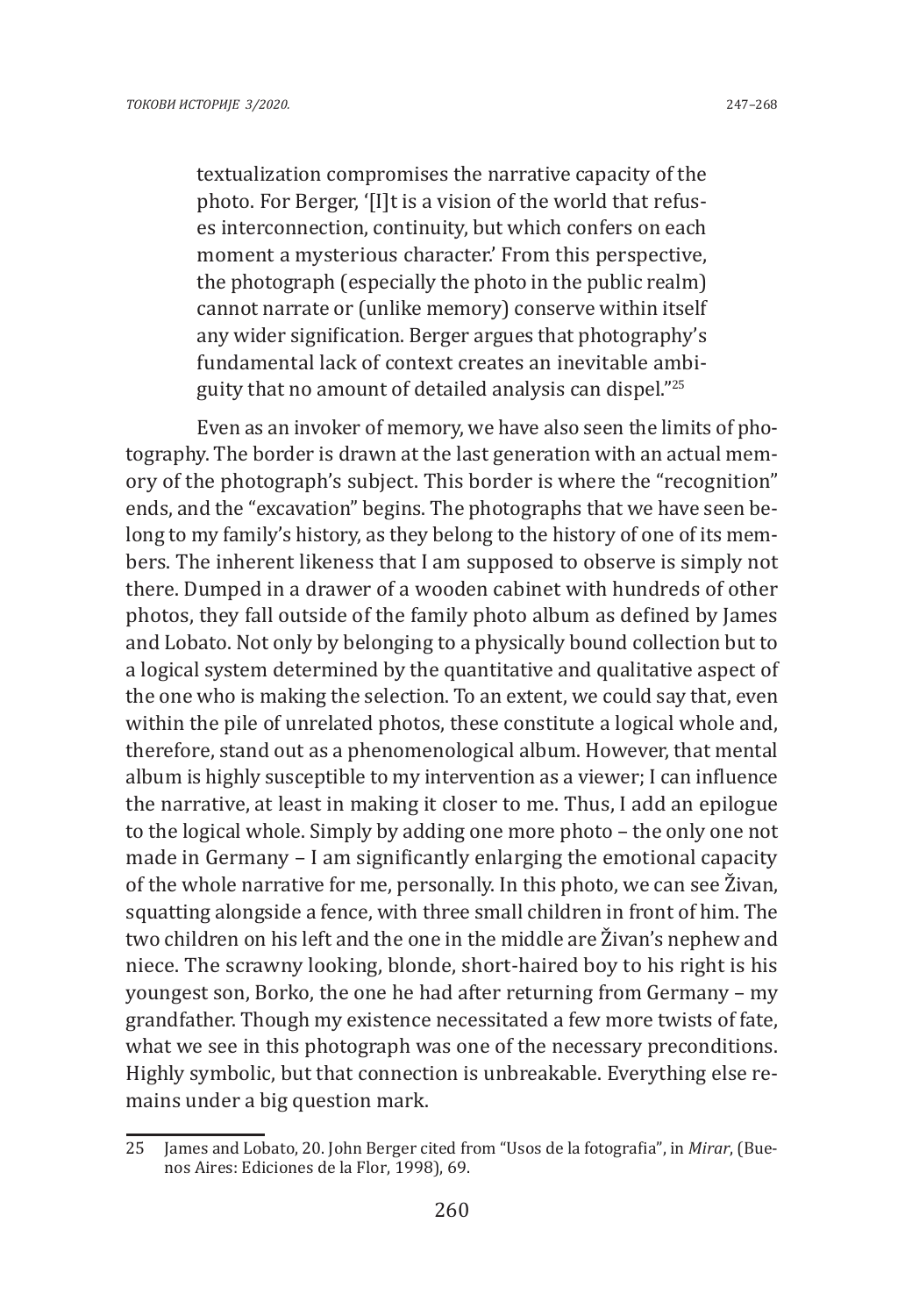*Filip MITRIČEVIĆ THE WAYS IN WHICH I NEVER THOUGHT ABOUT MY GREAT-GRANDFATHER: AN ESSAY ON THE POTENTIALS OF PHOTOGRAPHY AS A HISTORICAL DOCUMENT*



*Figure 1. Živan Vuković in Stalag 6G, between April of 1941 and April of 1942. Unknown author. In the private collection of the author of the paper.*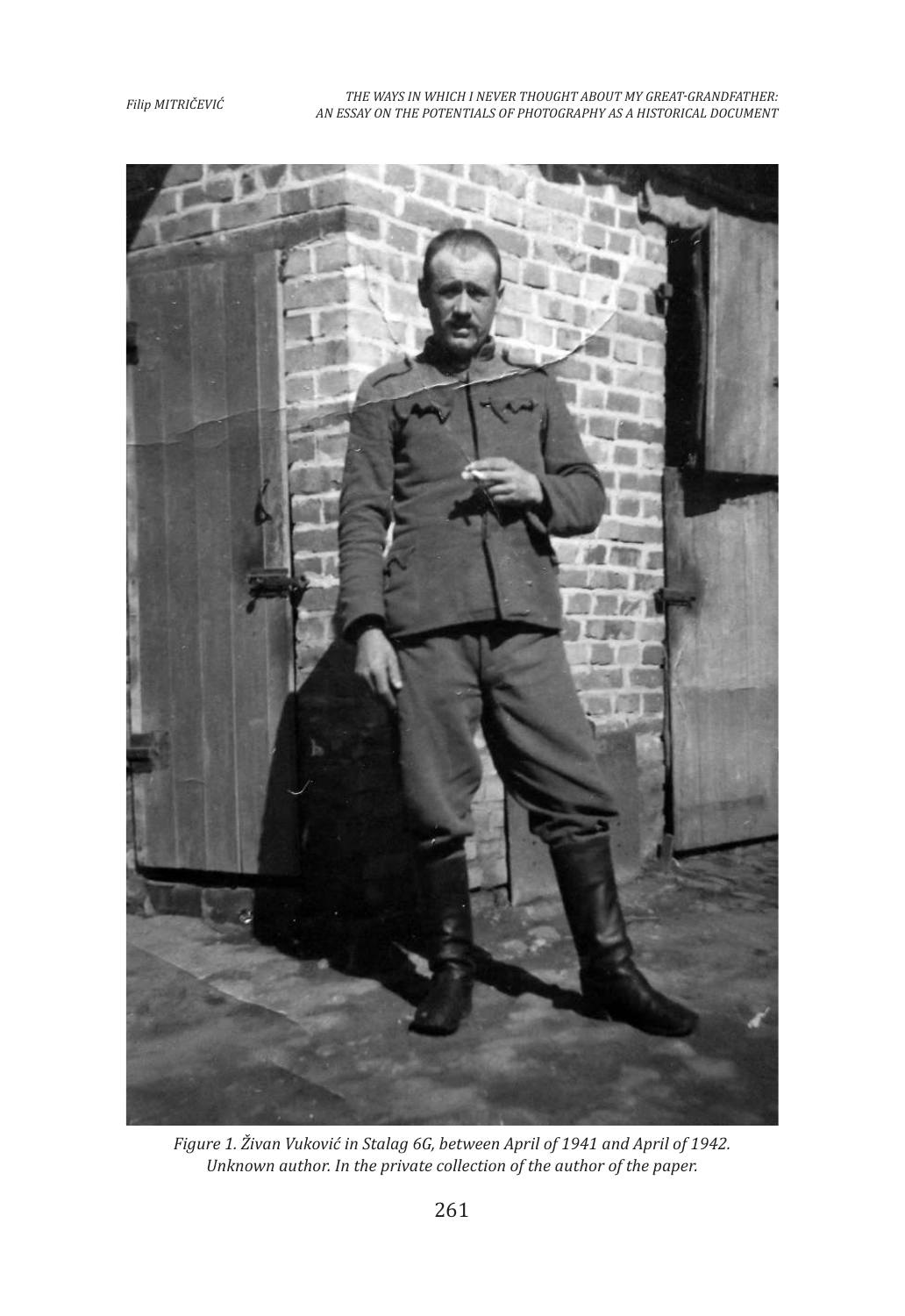

*Figure 2. Živan Vuković (standing, with an accordion) in Stalag 6G, between April of 1941 and April of 1942. Unknown author. In the private collection of the author of the paper.*



*Figure 3. Živan Vuković (standing, with a guitar) in Stalag 6G, between April of 1941 and April of 1942. Unknown author. In the private collection of the author of the paper.*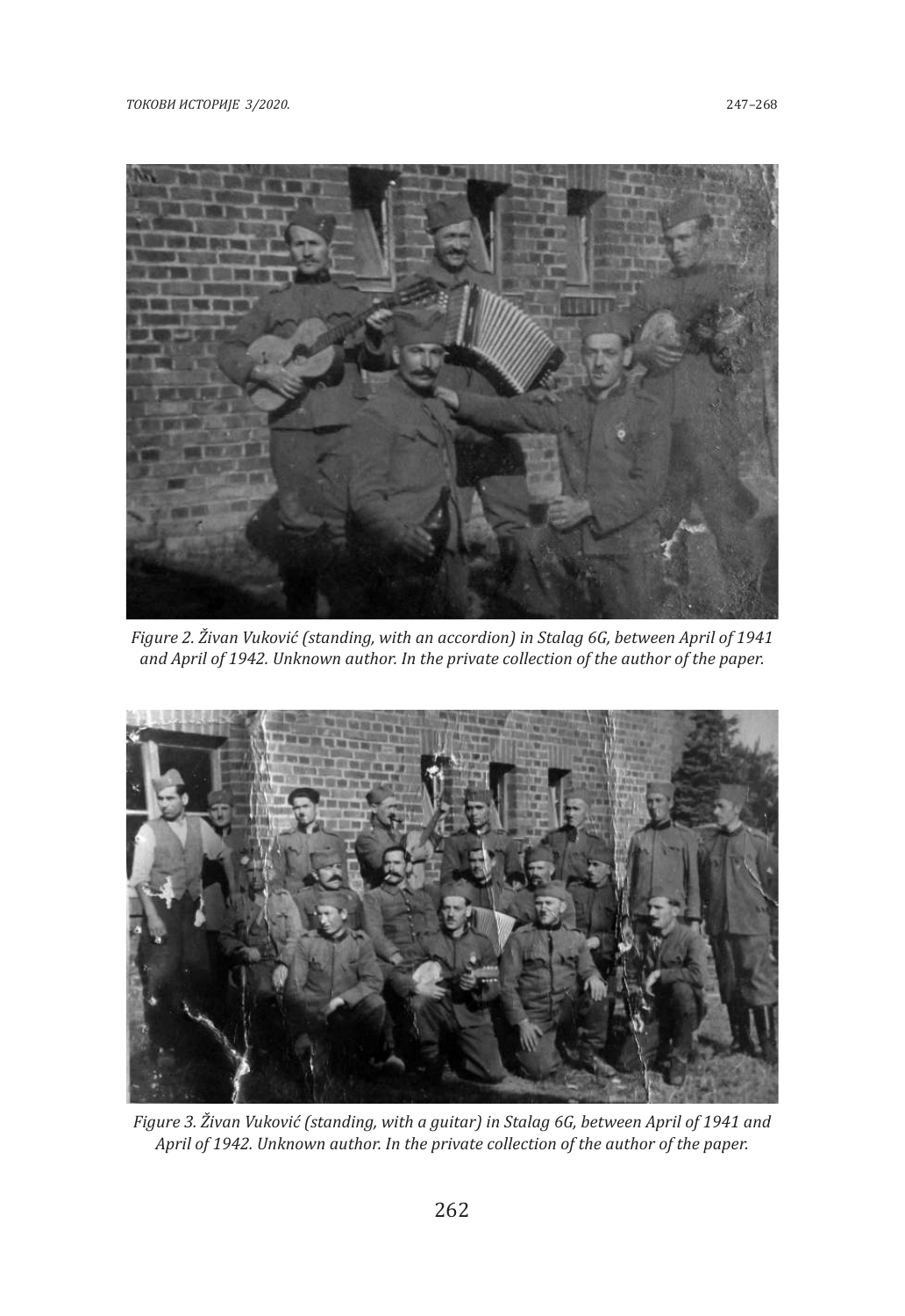*Filip MITRIČEVIĆ THE WAYS IN WHICH I NEVER THOUGHT ABOUT MY GREAT-GRANDFATHER: AN ESSAY ON THE POTENTIALS OF PHOTOGRAPHY AS A HISTORICAL DOCUMENT*



*Figure 4. Živan Vuković (pointed at) in Stalag 6g, between April of 1941 and April of 1942. Unknown author. In the private collection of the author of the paper.*



*Figure 5. The funeral of an unknown soldier in Stalag 6G, between April of 1941 and April of 1942. Unknown author. In the private collection of the author.*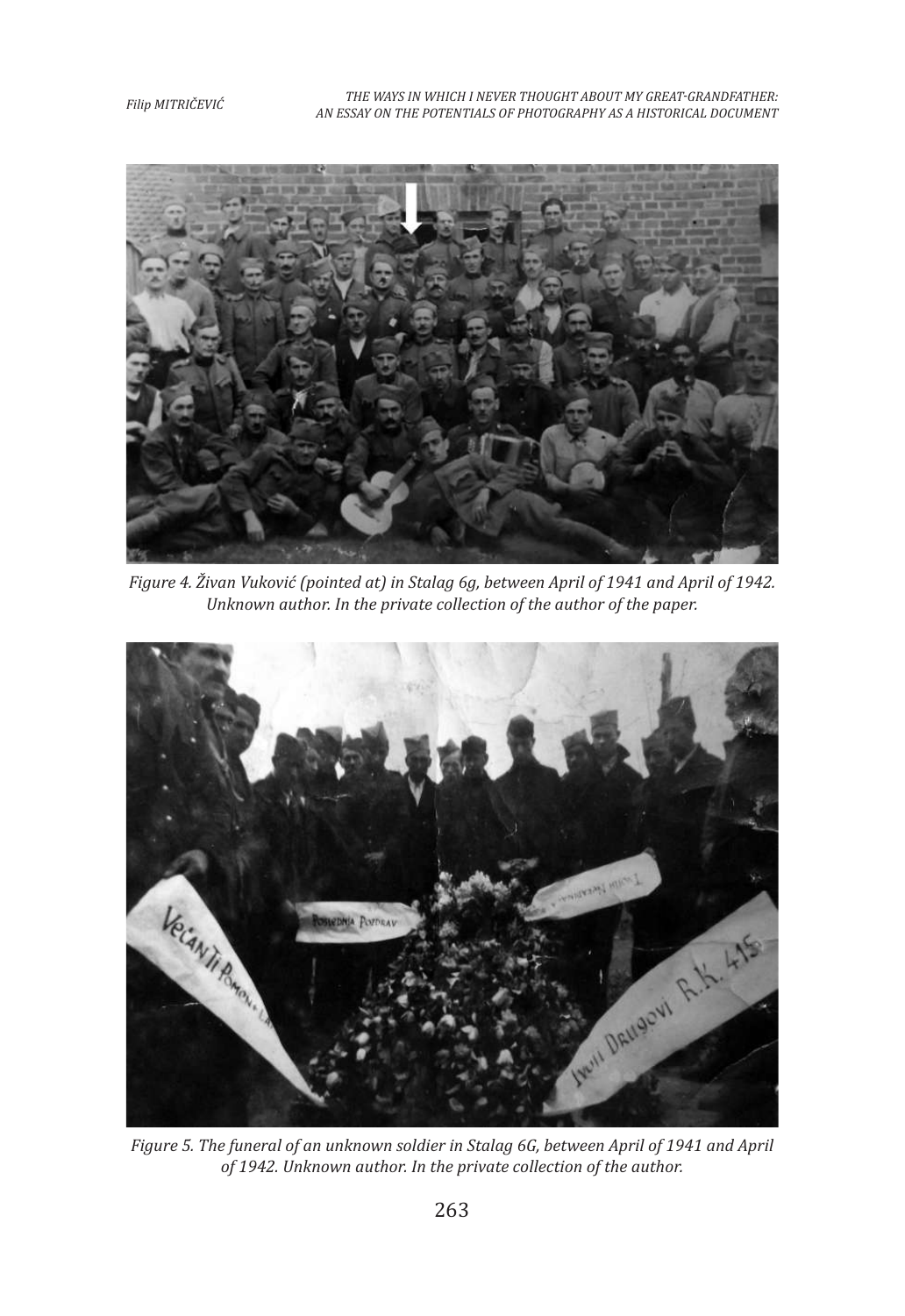*ТОКОВИ ИСТОРИЈЕ 3/2020.* 247–268



*Figure 6. Lina? Made before December of 1953. Unknown author. In the private collection of the author of the paper.*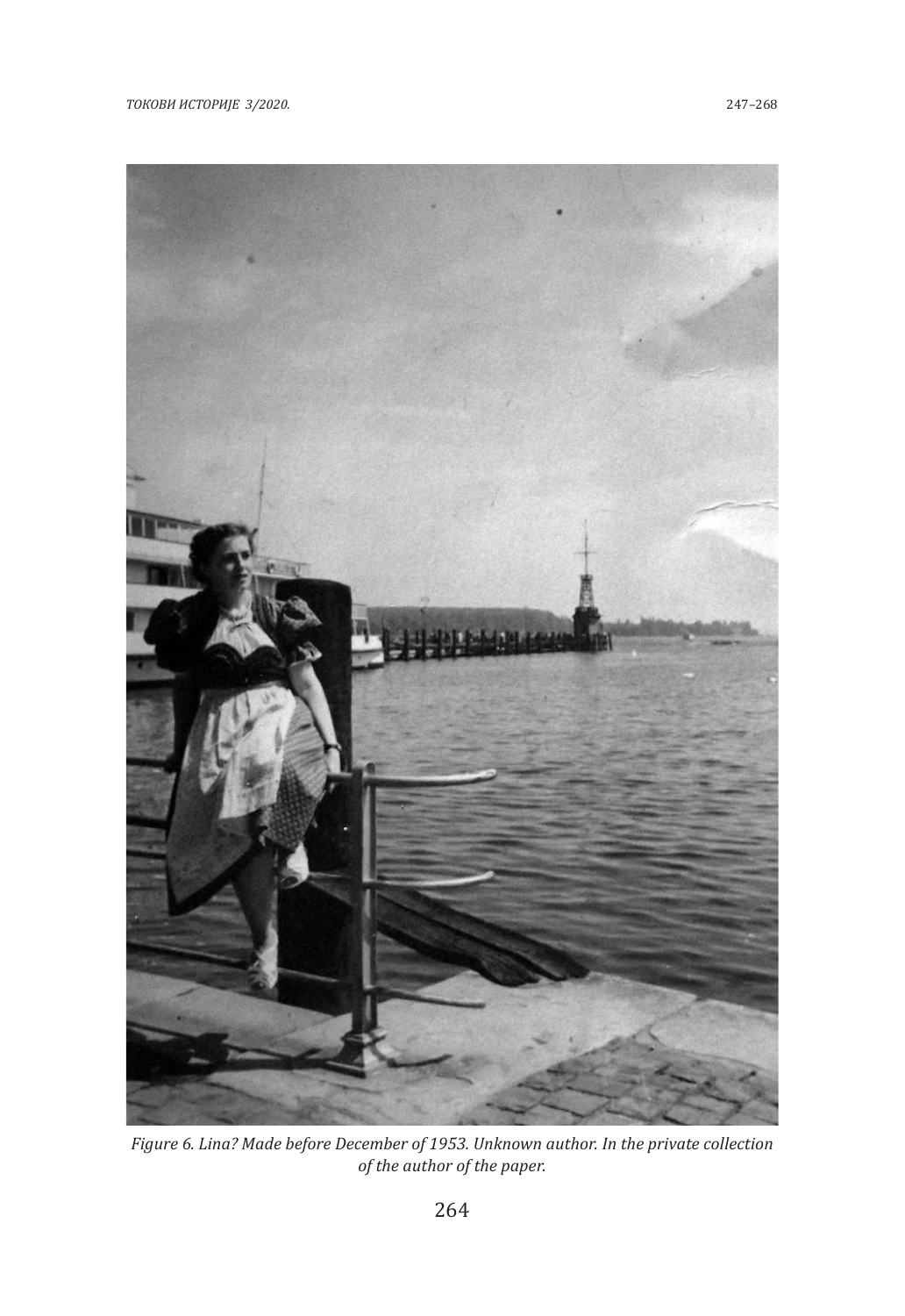### **Summary**

Used a lot more often as a primary source or, simply, as a tool of illustration, photography is rarely the subject of theoretical analysis. The theoretical assumptions used in this paper correlate photography with the accompanying text and question the limitations of contextuality, which photography assumes. The terms "recognition" and "excavation" set the border between the capacity of the observer to establish a personal connection to the subject and to come to terms with it as a part of his lived experience and analysis independent from that. Using the example of photographs of his great-grandfather, a prisoner of war during World War II, the author emphasizes the separation between himself – the observer – and the subject (one which implies an emotional connection) that represents a distant object of historical analysis. Correlating the photograph and the accompanying text, the author questions the limits of the context of the visual representations and limits of the factual extraction. By posing new dilemmas and questions, photography has shown its limitations as a provider of definitive answers. A medium that has an undoubted potential to capture an instant, thus, providing a piece of information, is highly limited in its capacity to serve as a tool for narrative building. Eventually, photography is defined within the liminal space between knowledge and the lack thereof.

### **Sources and Literature**

- Vuković family photo collection, in possession of the author.
- A letter by Živan Vuković, sent from a German POW camp on April 3, 1942, in possession of the author.
- A letter written by Lina to Živan Vuković, sent on December 15, 1953, in possession of the author.
- Oral testimonies by Borko Vuković, interview conducted in December of 2014. Notes in possession of the author.
- Video recording of oral testimonies by Clarence Earl Derrington Junior. Accessed on April 9, 2020. http://www.americanworldwartwo.amdigital. co.uk.proxyiub.uits.edu/Documents/Details/OH\_3543\_AM
- Barnes, Dustin. "Jackson man recalls POW time in WWII ." *The Clarion-Ledger*, June 5, 2014. Accessed on April 9, 2020. https://www.clarionledger. com/story/news/2014/06/05/jackson-man-recalls-time-nazi-pow-campwwii/10048281/
- Azoulay, Ariella. *The Civil Contract of Photography*. New York: Zone Books, 2008.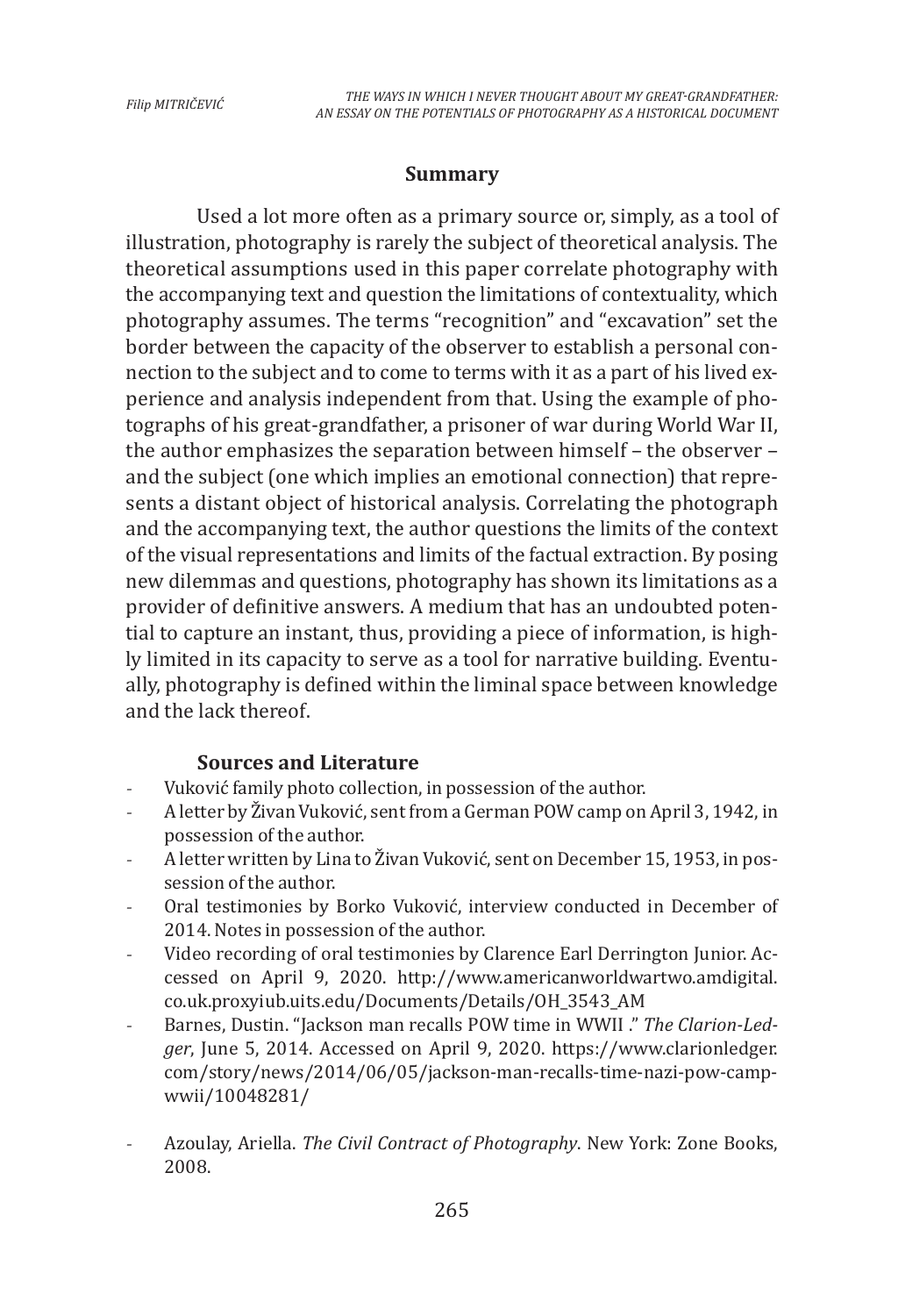- Azoulay, Ariella. *Civil Imagination: A Political Ontology of Photography*. London – New York: Verso, 2011.
- Barthes, Roland. *Camera Lucida. Reflections on Photography*. New York: Hill and Wang, 2010.
- Benjamin, Walter. *A Short History of Photography.* Oxford: Oxford University Press, 2011.
- Berger, John, Jean Mohr. *Another Way of Telling*. New York: Pantheon, 1982.
- Coleman, Kevin. *A Camera in the Garden of Eden: The Self-Foraging of a Banana Republic*. Austin: University of Texas Press, 2016.
- Didi-Huberman, Georges. *Images in Spite of All. Four Photographs from Auschwitz.* Chicago: Chicago University Press, 2008.
- James, Daniel, Mirta Zaida Lobato. "Family Photos, Oral Narratives, and Identity Formation: The Ukrainians of Berisso". *Hispanic American Historical Review* 84/2004, 5–36. doi: 10.1215/00182168-84-1-5
- Langford, Martha. "Speaking the Album. An Application of the Oral-Photographic Framework". *Locating Memory. Photographic Acts*, eds Anette Kuhn, Kirsten Emiko McAllister. New York – Oxford: Berghahn, 2006.
- Lucaites, John Louis. "Visualizing 'The People': Individualism vs. Collectivism in *Let Us Now Praise Famous Men*". *The Quarterly Journal of Speech* 83– 3/1997, 269–288. doi: 10.1080/00335639709384186
- Michaels, Walter Benn. *The Beauty of a Social Problem: Photography, Autonomy, Economy*. Chicago: University of Chicago Press, 2015.
- Scheck, Raffael. "Collaboration of the Heart: The Forbidden Love Affairs of French Prisoners of War and German Women in Nazi Germany". *The Journal of Modern History* 90/2018, 351–382. doi: 10.1086/697403
- *The Familial Gaze*, ed. Marianne Hirsch. Hanover–London: University Press of New England, 1999.
- Thomas, Julia Adeney. "The Evidence of Sight". *History and Theory, Theme Issue* 48/2009, 151–168.
- Wells, Liz. *Photography: A Critical Introduction*. London: Psychology Press, 2004.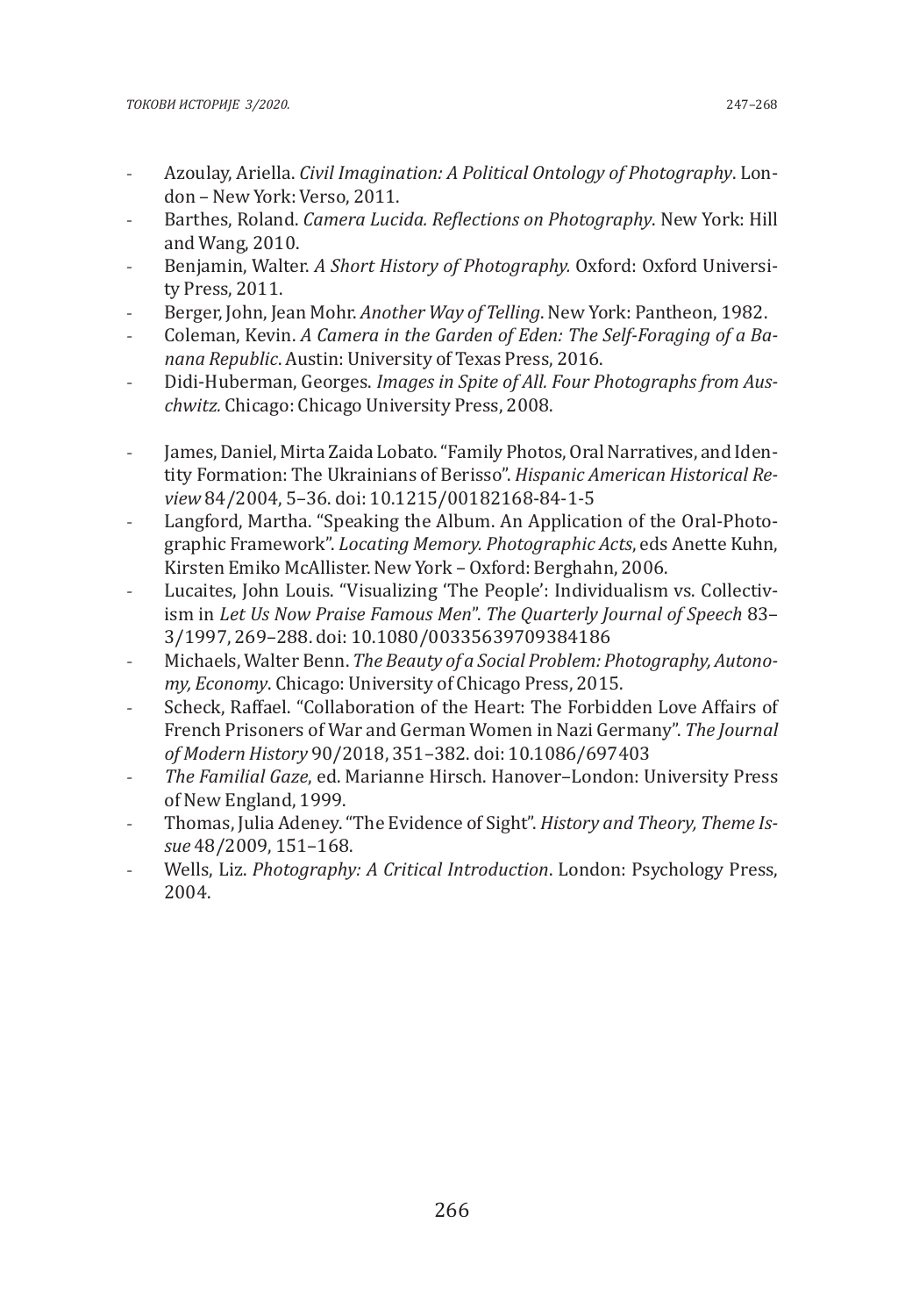#### **Резиме**

Филип Митричевић

# **Начини на које никада нисам размишљао о свом прадеди: есеј о потенцијалима фотографије као историјског документа**

Апстракт: Овај рад је на трагу одговора на теоријско питање о потенцијалу фотографије као историјског извора. Он не претендује на класичну историјску реконструкцију, већ представља покушај да се на основу корелације узорка породичних фотографија, оралне историје и теоријских текстова покаже домет овог визуелног медија у историјском истраживању. Употребом веома израженог "личног гласа аутора" рад претендује да одређена "посебна места" доведе у везу са ширим контекстом и општом теоријом. У сврху показивања ограничености фотографије као историјског извора, аутор ће користити фотографије свог прадеде настале током заробљеништва у Другом светском рату.

Кључне речи: фотографија, Други светски рат, историографија, извори, Ролан Барт

Много чешће употребљaвана као примарни историјски извор или просто у илустративне сврхе, фотографија се ретко узима као предмет теоријских разматрања. Теоријске представке у овом раду фотографију доводе у везу са пратећим текстом и преиспитују границе контекстуалности коју овај медиј поседује. Преко појмова "препознавања" и "ископавања" повлачи се линија између капацитета посматрача да успостави персоналну везу са приказаним субјектом и према њему се одреди као делу проживљеног искуства или као предмету потпуно независне анализе. Преко примера фотографија свог прадеде у заробљеничком логору током Другог светског рата аутор показује одвојеност између себе, посматрача, и субјекта који – иако подразумева одређену емотивну везу – представља удаљени објекат историјске анализе. Кроз однос фотографија и пратећег текста (писама послатих са фотографијама) испитани су лимити контекста визуелних представа и крајње границе фактуалне екскавације. Изазивајући увек нове дилеме и питања, фотографија се показала као врло ограничена у давању дефинитивних одговора. Медиј који